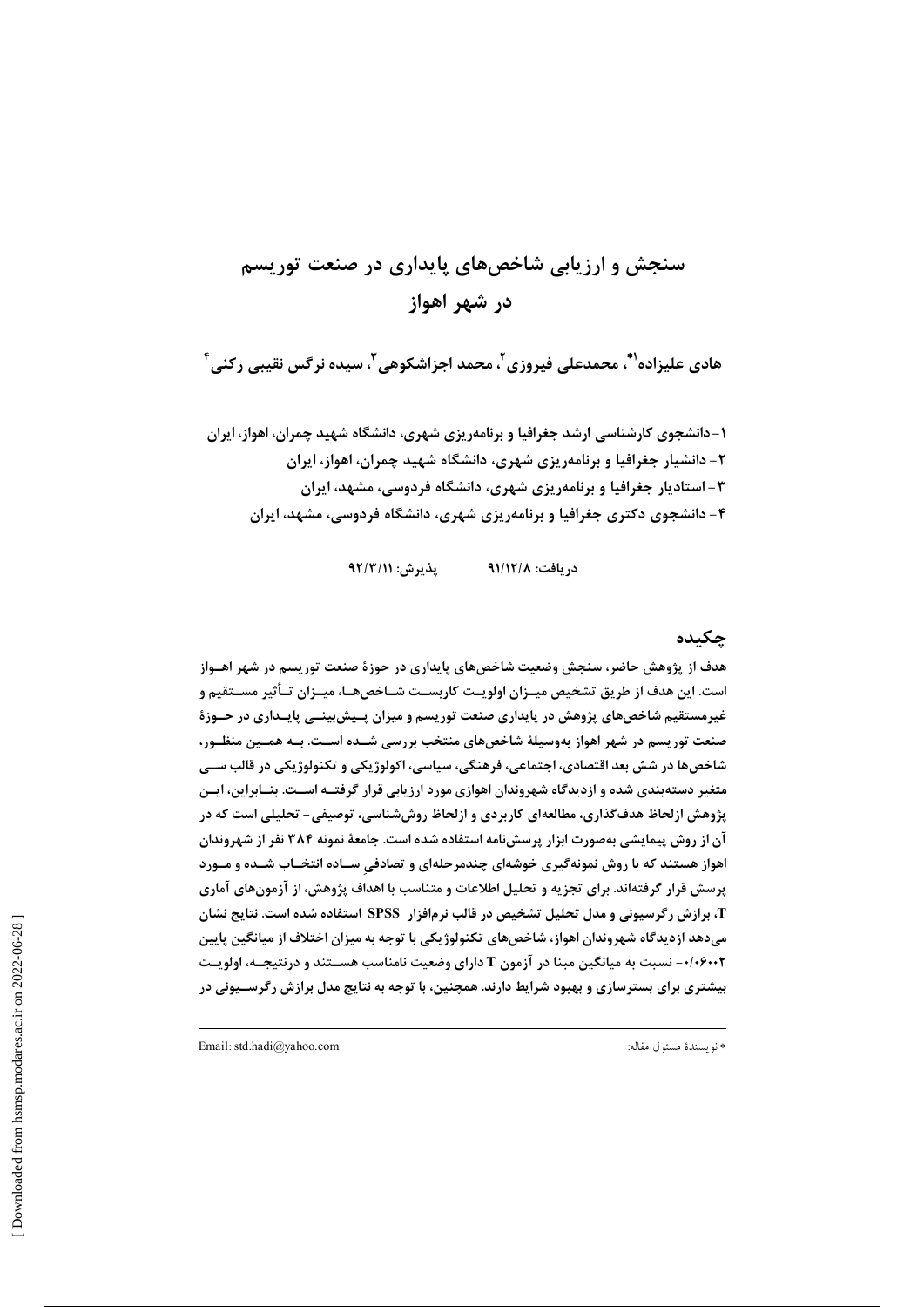\_\_\_\_\_\_ سنجش و ارزيابي شاخص هاي پايداري در...

بین شاخصهای بر گزیدهٔ پژوهش و با توجه به میزان معناداری بهدستآمده، شــاخص هــای اقتصــادی، اجتماعي، فرهنگي و تکنولوژيکي رابطۀ مستقيم يا پاييداري صينعت توريسيم دارنيد؛ ضيمن اينکيه پیش بینی شرایط پایداری در حوزهٔ صنعت توریسم با توجه به شاخصهای پــژوهش در مــدل تحلیــل تشخیص نشان میدهد شاخصهای فرهنگی با میزان پیش،پینی کلی ۰/۴۱۸ بهتر مـی تواننــد شــرایط پایداری در حوزهٔ صنعت توریسم در شهر اهواز را پیش بینی کنند.

واژههای کلیدی: پایداری، صنعت توریسم، تحلیل تشخیص، اهواز.

#### ١ – مقدمه

از نیمهٔ قرن بیستم به بعد، عواملی مانند جهانی سازی، توسعهٔ سرمایهداری، پیشـرفت ابزارهــای حمل ونقل و توسعهٔ ارتباطات تکنولوژیکی به توسعهٔ صنعت توریسم منجر شده است (World Tourism Organization, 2004). امروزه، صنعت توریسیم سیومین صنعت اقتصادی در جهان شناخته می شود (Oila Et al., 2012: 569)؛ زیرا به گزارش بانک جهـانی، در اواخـر سال ۲۰۰۵م این صنعت با ایجاد حدود ۲۱۴ میلیون شغل و سهمی معادل ۱۰/۵ تولید ناخالص داخلی در سطح جهانی نقش پررنگی ایفا کـرده اســت (Choi & Sir kaya, 2006: 1274). علاوهبر این، این صنعت یکی از بزرگترین شاخههای ارزیابی پویایی یک ملت در سطح کلان و یا یک مکان در سطح خرد است؛ زیرا همزمان می تواند بهترین داشتهها و میراث ملت را در زمینههای مختلف اقتصادی، اجتماعی، محیطی، فرهنگی، سیاســی و تکنولــوژیکی بــه معــرض نمايش بگذارد (Place, 1995: 168). بهدليل تأثير زيـاد ايـن صـنعت در شـناخت جوامـع و آگاهی از نگرش،های جوامع انسانی و تأثیر آن در ابعـاد مختلـف توسـعه و پیشــرفت جوامــع انسانی، داشتن رویکردی پایدار در این حوزه ضرورت دارد (World Bank, 2004).

بدیهی است که در این حوزه علاوهبر تأثیر گستردهٔ آن در مباحث اقتصادی، برای شناسـایی و ترویج میراث عظیم فرهنگی، اجتماعی و اکولوژیکی گذشته و حال یک مکان یا سـرزمین و نمایاندن هویت عظیم مکانی بهوسیلهٔ این صنعت، تسهیل در شرایط و داشتن نگرش پایدار در دو بعد مهم و تأثیرگذار در پایداری این حوزه یعنی ابعاد سیاسی و تکنولوژیکی بسیار اهمیت دارد (Place, 1995: 169)؛ زيرا ايدئولوژي و نگـرش حـاكم بـر جامعــهٔ ميزبــان در مبحــث پذیرش و نوع نگاه آن به مبحث توریسم، عزم آن برای تبلیغ و ترویج هویت و فرهنگ ملی به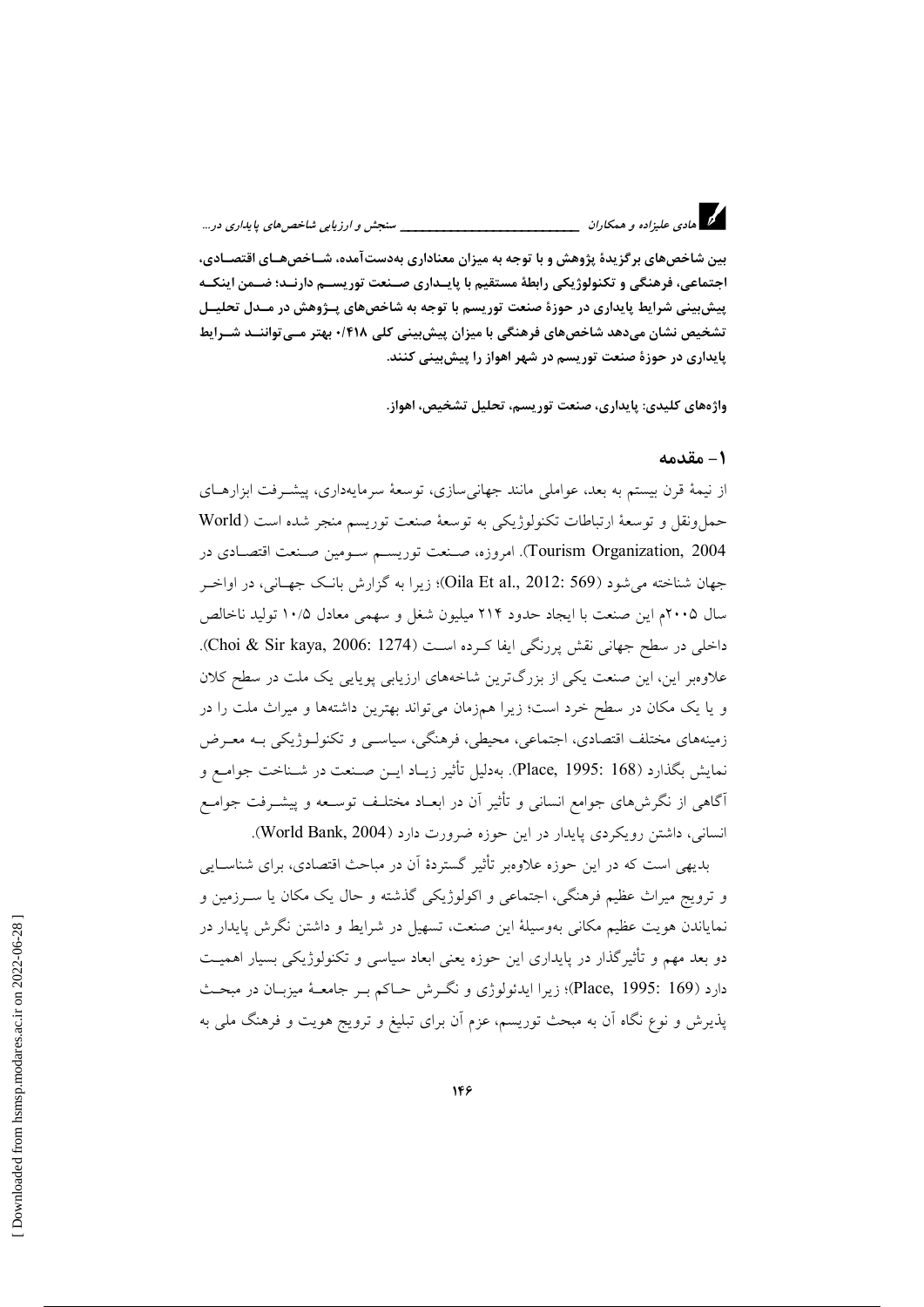سایر نقاط جهان، عرضهٔ تسهیلات لازم و تدوین آییننامههای مناسب و مشوِّق کـه بـا عنـوان تسهیلات سیاسی موضوع بدان نگریسته میشود (شجاعی و نوری، ۱۳۸۶) و همچنـین تجهیــز جامعهٔ میزبان به فناوریهای پیشرفتهٔ ارتباطی و اطلاعاتی در زمینههای اطللاعرسانی و تبلیـغ داشتهها و حمل ونقـل پیشـرفته بـا توجـه بـه نیـاز زمـان و پیشـرفتهـای رخـداده در حـوزهٔ فناوریهای اطلاعاتی و ارتباطی- که خود از عوامل اصلی توسعهٔ صنعت توریسـم در جهـان است- از مواردی است که می تواند سایر ابعاد پایداری در این حـوزه را شـکوفا کنـد ( Gets, 404 :2008). بنابراين، ابعاد مختلف موجود در پايداري صنعت توريسم بهصورت زنجيـرِهاي با هم در ارتباطاند و رونق و شکوفایی در هرکدام از آنها مستلزم نگرش پایدار و تلاش برای شكوفايي آن در ساير ابعاد است (Ibid, 404).

همانطور که گفته شد، کوشش درجهت ارتقای شرایط این حوزه در سطح ملی بـهصـورت کلان و در سطح شهرها بهصورت خرد نیازمند برنامهریزی پایدار در تمـام ابعـاد دخیـل در آن است که در زمینههای اقتصادی، اجتماعی، فرهنگــی، سیاســی، تکنولـوژیکی و اکولـوژیکی بـا عنوان ابعاد پایداری در صنعت توریسم از آنها یاد می شود (Stokes, 2004: 108). این مسئله خودبهخود باعث توجه بیشتر در تمام این عرصهها و رفع مشکلات و نارساییها و استفاده از توان آشکار و نهان داشتههای شهری، منطقهای و ملی در این زمینهها مـیشـود؛ زیــرا ضــعف، مشکل و نارسایی در هریک از ابعاد یادشده سایر عرصهها را نیز با چالش روبهرو مـیکنـد. از سوی دیگر، مطرح شدن مبحث پایداری در این حوزه به این معناست که توسعهٔ متوازن در این حوزه الگوی باثباتی را درجهت تأثیرگذاری مثبت در تمام حوزههای فرعی مؤثر در این صنعت می طلبد (Simmons, 1994: 104). به این دلیل کـه دسـتیـابی بـه معیارهـای جـامع بـرای گسترش الگوی پایدار در صنعت توریسم موفقیت بزرگی در شناسـاندن هویـت یـک ملـت علاوهبر سایر منافع آن است؛ زیرا برنامهریزیهای صحیح را درجهـت کـاهش نارسـاییهـا و ضعفهای موجود در تمام ابعاد و شاخصهای دخیل در حـوزهٔ صـنعت توریسـم پوشـش، و مورد تأكيد قرار مي دهد (Gets, 2008: 403).

شهر اهواز بهعنوان یکی از کلان هرهای ایران دارای قابلیتهای متعـدد در عرصـههـای مربوط به صنعت توریسم است. قابلیتهای جغرافیایی، محیطی و طبیعـی، فرهنگــی و آثــار و صنایع دستی، اکولوژیکی و آثار تاریخی این شهر در کنار آثار ارزشمند بهجامانده از جبهههای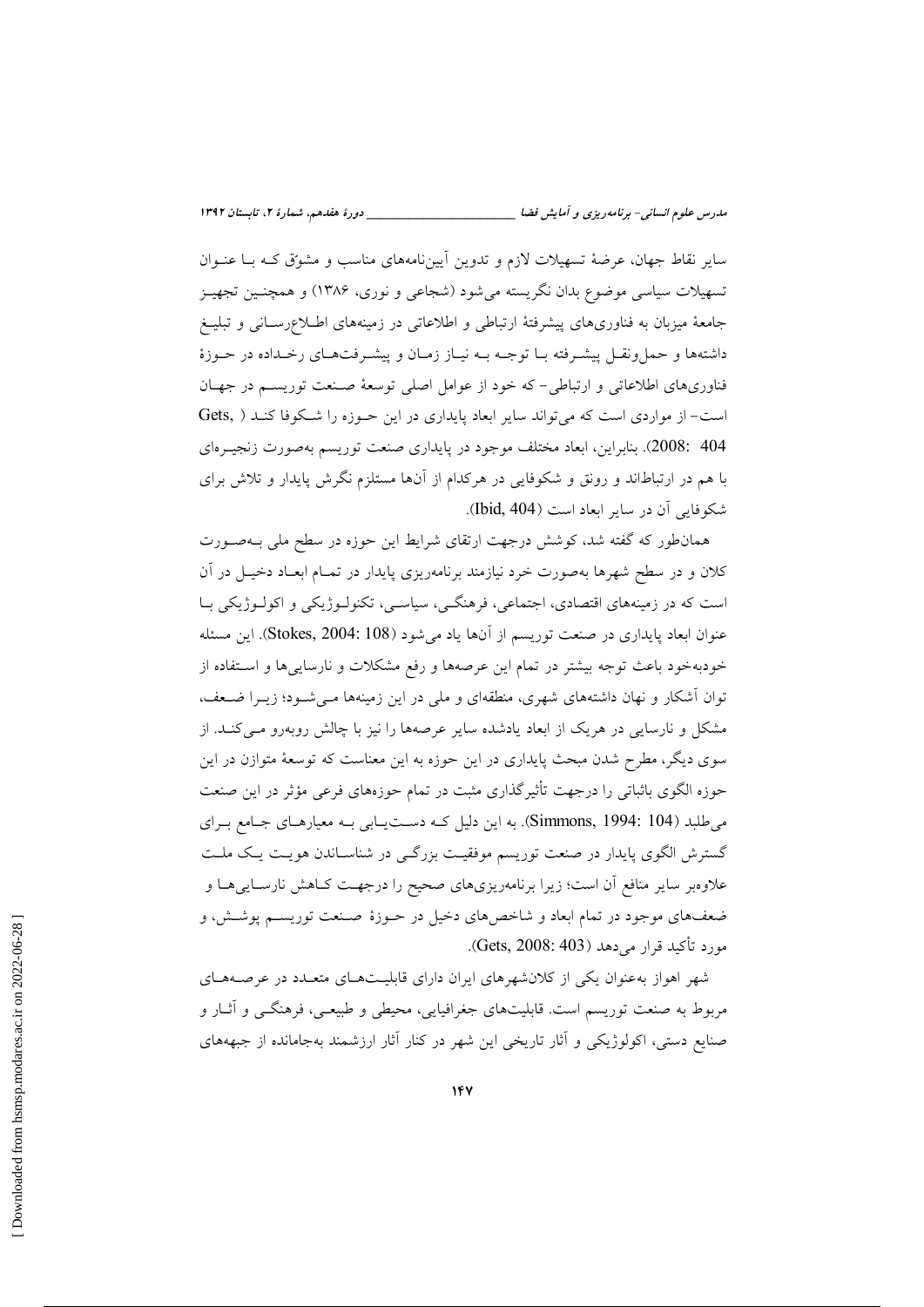هشت سال دفاع مقدس سالیانه پذیرای گردشگران داخلی و خارجی است که توانایی های این شهر را در صنعت توریسم نشان میدهد. شهر اهواز باوجود این داشتهها و ظرفیتها بهدلایبل زیادی از رشد و بالندگی در حد نام و توان خود دور مانده است؛ ازجملهٔ این دلایل ضعف در ساختارهای برنامهریزی، نبود مطالعات و تحقیقات گسترده در شناسایی هرچه بهتر تـوانهـا و حوزههای مؤثر در صنعت توریسم جهت برنامـهریـزی بـهمنظـور بهبـود شـرایط آنهـا، نبـود زیرساختهای اولیه و سرمایهگذاریهای لازم درجهت بسط و ترویج این داشتهها، غفلت و ناآگاهی های سیاستگذاران و برنامهریزان و تعریف:شدن سـازمانهــای متخصــص ذی٫ربــط و سیاستگذار در این حوزه. مسائل یادشده از عوامل اصلی تفکر دربـاب یکپارچــهســازی ایــن داشتهها در قالب پایداری در حوزهٔ صنعت توریسم برای شناسایی و بالنـدگی هرچـه بهتـر آن است. بنابراین و با توجه به پتانسیلهای موجبود در زمینـهٔ گسـترش و بسـط حـوزهٔ صـنعت توریسم، داشتن الگوی پایداری در این حوزه ضرورتی جدی است. گــام نخســت در پیمــودن مسیر پایداری در حوزهٔ صنعت توریسم، دستهبندی و شناسایی حوزهها و پیا بیه بیبانی دیگ ، شاخصهها و مؤلفههای تأثیرگذار در این حوزه است. با شناسایی کاستیهای این شاخصههـا و مؤلفههای تأثیرگذار در صنعت توریسم میتوانیم توسعهٔ متوازن را در تمام آنها، بــرای داشــتن چشماندازی پایدار در این حوزه، جاری کنیم.

١-١- هدف يژوهش

پژوهش حاضر با توجه به مسائل و ضرورت مطرحشده در حــوزهٔ صــنعت توریســم در شــهر اهواز سه هدف اساسی را دنبال میکند: – تعیین میزان اولویت ابعاد منتخب در پایـداری صـنعت توریســم در شــهر اهـواز ازدیــدگاه شهر و ندان؛ – شناسایی تأثیر مستقیم و غیرمستقیم ابعاد منتخب بر پایداری صنعت توریسم در شهر اهواز؛ – شناسایی میزان پیش بینی پایداری در صنعت توریسم با توجه به ابعادِ منتخب پژوهش.

> ١-٢- سؤالهاي پژوهش با توجه به اهداف یادشده، پرسشهای تحقیق نیز عبارتاند از: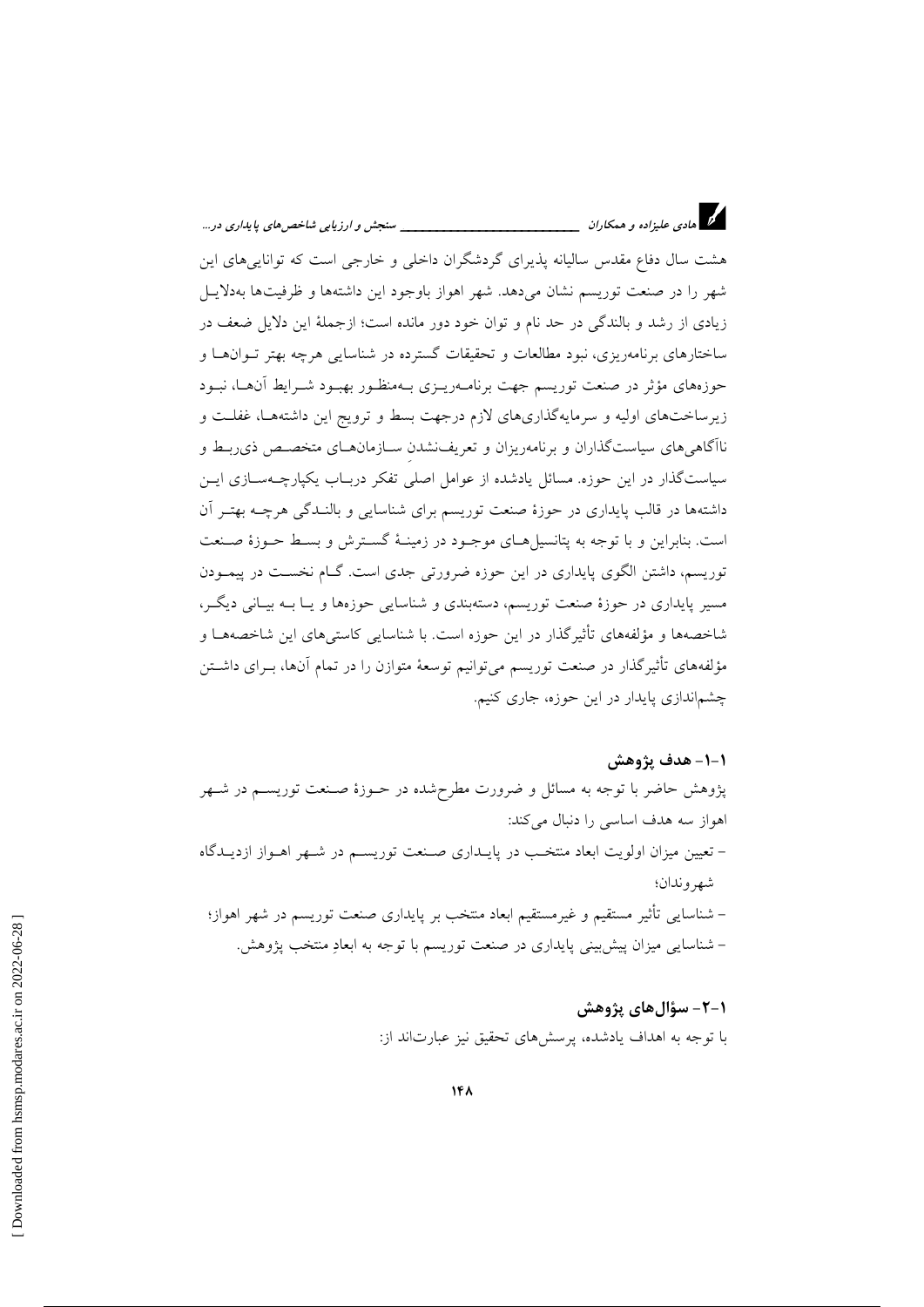| __ دورهٔ هفدهم، شمارهٔ ۲، تابستان ۱۳۹۲                                                    | مدرس علوم انسانی- برنامهریزی و آمایش فضا        |
|-------------------------------------------------------------------------------------------|-------------------------------------------------|
| – ازدیدگاه شهروندان، کدام،یک از ابعاد تأثیرگذار در پایداری حــوزهٔ صــنعت توریســم کشــور |                                                 |
| دارای اولویـت بیشـتری جهـت بسترسـازی پایـداری در حـوزهٔ صـنعت توریسـم در شـهر             |                                                 |
|                                                                                           | اهواز است؟                                      |
| – کدام،یک از ابعاد مطرحشده برای ارزیابی صنعت توریسم در شهر اهواز دارای تأثیر مستقیم و     |                                                 |
|                                                                                           | کدام بعد دارای تأثیر غیرمستقیم در این حوزه است؟ |
| – کدام،یک از ابعاد مطرح شده برای ارزیابی پایداری صنعت توریسم در شهر اهواز پایــداری در    |                                                 |
|                                                                                           | این حوزه را بهتر پیشبینی میکند؟                 |

#### ۲- پایداری در صنعت توریسم

پس از مطرح شدن توسعهٔ پایدار بهعنوان شکل متعالی توسـعه، پایــداری و الگــوی متــوازن و همهجانبه براي توسعه در تمام حوزههـا نفـوذ يافتـه اسـت (Bram Well & Lane, 1993). صنعت توریسم بهعلت ارتباط تنگاتنگ با اکثر حوزههای طبیعی و انسـانی یکــی از بســترهای اصلی اجرای مبحث پایداری در این حوزه است. آنچـه در ایـن مبحـث اهمیـت زیـادی دارد، اجرای اصول متعالی توسعهٔ پایدار در بخش توریسم است کـه عـلاوهبـر پایـداری اجتمـاعی، محیطی و پوپایی اقتصادی، توجه و ممارست در بسترسازی رویکردهای پایدار را در زمینههای فرهنگي، سياسي، طبيعي، اکولوژيکي و تکنولوژيکي نيز مـيطلبـد (Tosun, 2001: 596). در واقع، نیاز به ارتباطات مثبت بین جوامع انسانی و رویکردهای پایدار بین کشورها از یکسو و درآمدزایی و شناسایی میراثهای ارزشمند آنها از سوی دیگر باعث توجه به صنعت توریسم شده است؛ بهگونهای که در درجهٔ اول ایجاد ارتباطات مثبت و پایـدار بـین جوامـع در حـوزهٔ توریسم نیازمند پایداری در نگرش ها و ایدئولوژی سیاسی حاکم بر جوامع است که بــا اتخــاذ راهکارهای تسهیل کننده و مشورق در این زمینه و همچنین اتخاذ رویکردی منعطف و پایدار در نگرشهای خود، زمینههای پایداری در دیگر ابعاد مؤثر در حوزهٔ توریســم را فــراهـم مــی|ورد (Weber & Chon, 2002). برای شناسایی و برنامهریزی پایداری در حوزههای فرهنگـی کـه به ساماندهی خردهفرهنگها، هویتبخشی و ترویج و تشویق داشتههای فرهنگهـای بــومی، محلی میانجامد و یا پایداری اجتماعی که به انسجام و وحـدت اجتمـاعی، تشـویق و ایجـاد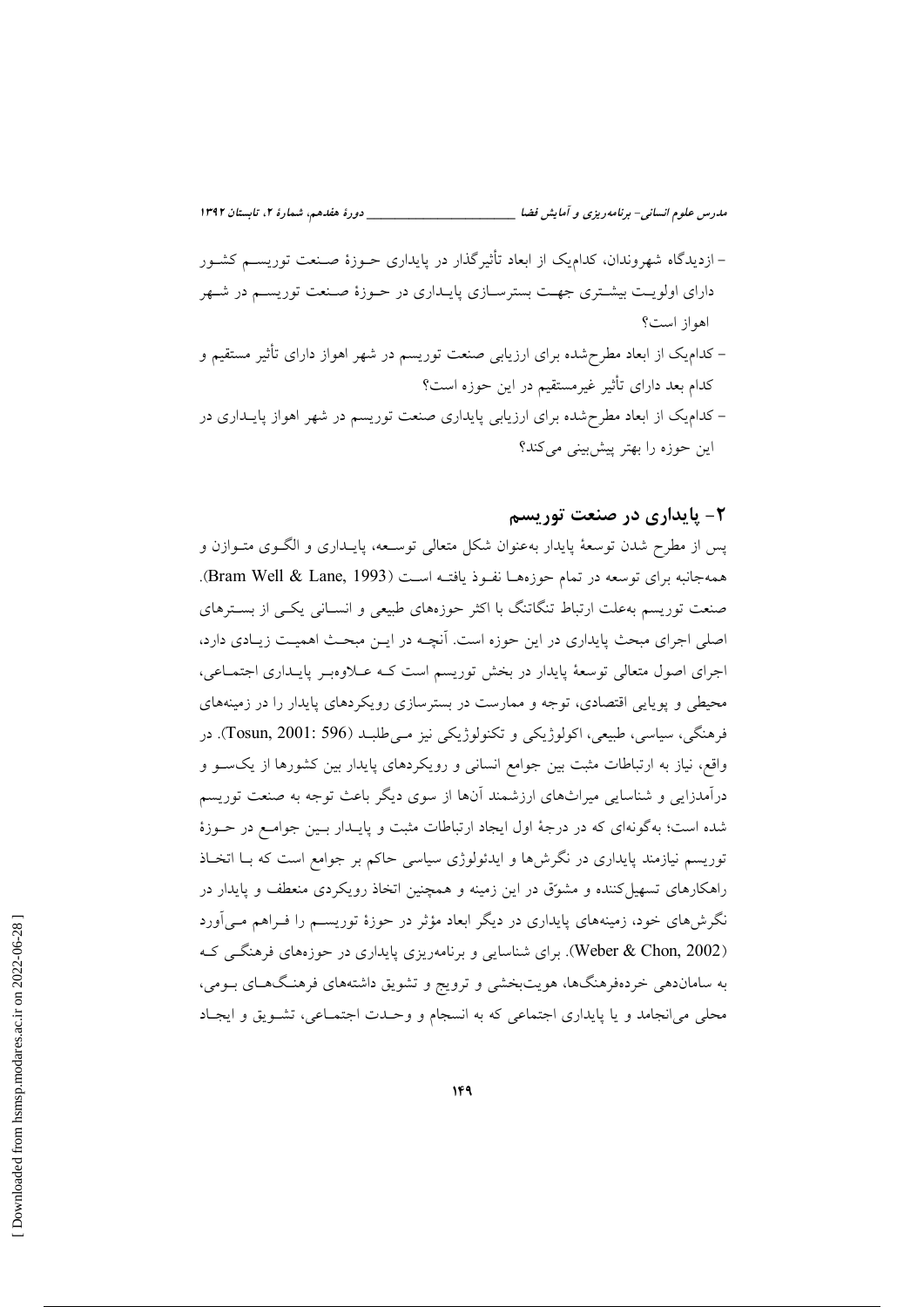د.<br>دا هادی علیزاده و همکاران \_\_\_\_\_\_\_\_\_\_ \_\_\_\_\_ سنجش و ارزيابي شاخص هاي پايداري در ... فرصتهای برابر در دسترسی به منابع و امکانات گردشگری و ارتقای کیفیت زندگی اجتماعی خواهد انجامید و سرانجام پایداری اکولوژیکی که به حفاظت از محیط زیست و دارایـیهـای طبیعی و حفظ چشم|ندازها و بسترهای طبیعی بکر منتهی میشود؛ نیازمنـد سـرمایهگـذاری در زیرساختها و منابع و درپی آن درآمدزایی و تولید تقاضای هریک از آنها هستیم که خود بـه پایداری اقتصادی منجر خواهد شد (Lei & Wang, 2008: 832). چنین روندی اگر با ترویج و تبلیغ برنامهریزی شدهٔ داشتهها و نیز تسهیل در ارتباطات و اطلاعات از جامعـهٔ میزبـان-کـه دارای بسترهای مناسب و غنی برای توسعهٔ توریسم است- همراه باشد، بــه توســعه در فراینــد تکنولوژیکی می|نجامد که درصورت تداوم استفاده و تجهیز بـه فنـاوریهـای مـرتبط در ایـن زمینه، پایداری تکنولوژیکی پدید می آیــد. بــدیهی اســت کــه امــروزه ســرعت در ارتباطــات و اطلاعات با عنوان تکنولوژی برتر یاد می شـود کـه درصـورت همـاهنگی و بسترســازی آن در زمینههای مربوط به توریسم، می تواند به رشد و تعـالی ایــن حــوزه کمــک کنــد (Bid, 833). بهاعتقاد بانک جهانی، در نگرش پایداری در صنعت توریسم، ضـمن شـناخت ابعـاد مـؤثر در پیدایش پایداری در آن، بایست برای برنامهریزی پایداری در آن ابعاد، عامل و معلول یــا ابعــاد زمینهساز برای پایداری و رشد دیگر ابعاد را بهتر شناسایی کرد. بهاعتقـاد ایــن ســازمان، ابعـاد اجتماعي، فرهنگي و اکولوژيکي در صنعت توريسم در بستر جوامع منتظر شناسـايي، رشــد و تشویق برای نمایش از سوی ابعادی مانند نوع سیاستهای اتخاذشده یا ابعـاد سیاسـی قضـیه، ابعاد تکنولوژیکی و سرمایهگذاری و ممارست در بهبود وضعیت زیرسـاختهـای مربـوط بـه آنها یعنی ابعاد اقتصادی دخیل در این حوزه هستند که در ایــن بــین، نقــش پایــداری در بعــد سیاسی و تکنولوژیکی در رشد و شکوفایی و پایداری دیگر ابعاد بسیار اهمیت دارد ( World .(Bank, 2004).

نخستینبار، باتلر ٰ در سال ۱۹۹۶م مفهوم پایداری و دنبال کردن نگرش۵ای پویا و جامع در حوزهها و ابعاد مرتبط با صنعت توريسم را تعريـف و تبيـين كـرد ( :Hardy Et al., 2002 478). بهاعتقاد باتلر، توریسم در نمای پایداری حوزهای است که دســتپــابی بــه چشـــمانــداز توسعهٔ پایدار را با خطر مواجه نکرده؛ بلکه با استفاده از شاخص های مکمّل، جامعیت و یوپایی

<sup>1.</sup> Butler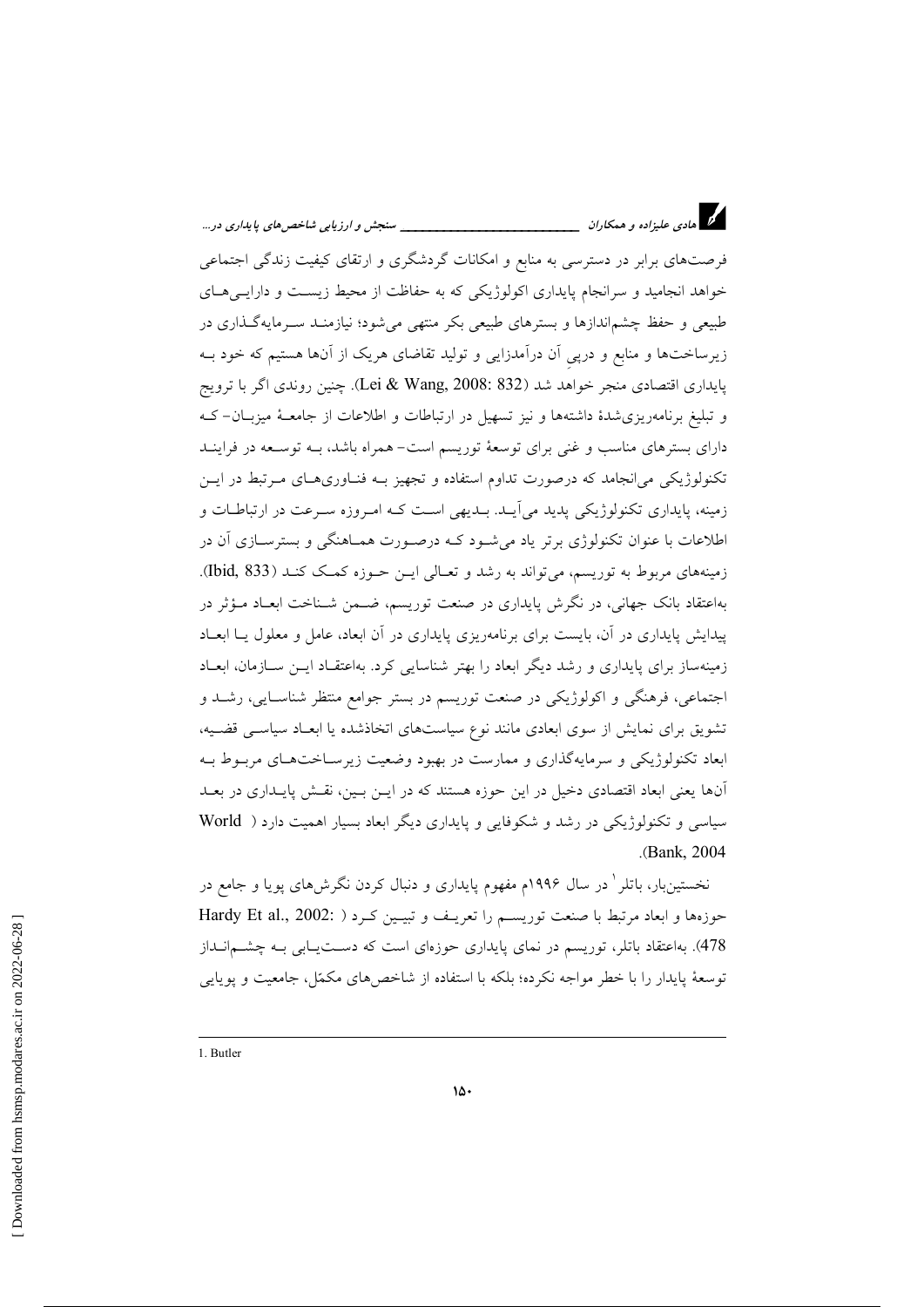مدرس علوم انسانی- برنامه ریزی و آمایش فضا \_\_\_\_\_\_\_\_\_\_\_\_\_\_\_\_\_\_\_\_\_\_\_\_\_\_\_\_\_\_ دورهٔ هفدهم، شمارهٔ ۲، تابستان ۱۳۹۲

را در مسیر رسیدن به توسعهٔ پایدار آسان که ده است (479 .Ibid). در جلدول شـمارهٔ یـک گزیدهای از تعریفهای توریسم پایدار آمده است.

| تعریف                                                                   |                               |
|-------------------------------------------------------------------------|-------------------------------|
| توریسم پایدار رویکردی مثبت است که فعالیتهای آسیبزای بشـری را در         |                               |
| فرایند صنعت توریسم- که متوجه دیگر حوزههای در ارتباط با این صنعت         | (Bramwell & Lane, 1993)       |
| می کند- کاهش میدهد و بین عوامل انسانی و طبیعی ارتباطی معقولانـه و       |                               |
| متوازن برقرار مىكند.                                                    |                               |
| صنعتی است پایدار که بین بازدیدکننـدگان، گـروههـای اجتمـاعی و مکـان،     |                               |
| ارتباطی منطقی و برابر فراهم میکند بدون اینکه به مصرف بیش از حدّ منابع   | (English Tourism Board, 1991) |
| بینجامد یا به محیطزیست اَسیب برساند.                                    |                               |
| پایداری در صنعت توریســم محافظــت و غنــیســازی داشــتههــا و بهبــود و |                               |
| ساماندهی ضعفها برای ساخت چشم نــدازی پویــا و پایــا در أینــده بــرای  | (Inkeep, 2002)                |
| مکانها و جوامع أن مکانهاست.                                             |                               |
| توریسم پایدار پیوندی است در وضعیت برآورد پایدار نیازهـای اقتصـادی و     |                               |
| دیگر ابعاد توسعه با وضعیت اَینده، بهطوری که منابع و مواهـب طبیعـی یــا  | (Curry & Morvaridi, 2000)     |
| وضعیت اجتماعی و اقتصادی را با چالش مواجه نکند.                          |                               |
| توریسم پایدار حوزهای موفق در جذب گردشگران و جلب رضـایت آن۱مـا،          |                               |
| رضایتمندی گروههای اجتماعی پذیرنده، پیش بینیکننده و برآوردکنندهٔ نیازها  | (Cater & Gudall, 2003)        |
| بهویژه در مباحث اقتصادی و محافظ میراث طبیعی و فرهنگی جوامع خواهد        |                               |
| بو د.                                                                   |                               |
| پایداری در صنعت توریسم بیشتر رفع چالشی به نام تخلیه و مصرف بیش از       |                               |
| حدّ مواهب محیط فیزیکی و طبیعی و ایجاد ارتباط مثبت بسین داشتههای         | (Cronin, 2004)                |
| طبیعی با انسانی است.                                                    |                               |

جدول ١ تعريفهاي توريسم پايدار

(منبع: مطالعات نگارندگان)

بنابراین، برنامهریزی صنعت توریسم باید برمبنای ارتقـای سـطح پایــداری در تمــام حــوزههــای تأثیرگذار باشد (Craick, 1995: 388). بهاعتقاد گتز، برنامهریزی توریسم باید پنج رویکرد اصلی را مورد توجه قرار دهد: تقویتگرایی، رویکرد اقتصادی صنعتیملدار، رویکرد فیزیکـی- فضـایی، رويکرد اجتماعي مدار و رويکرد توسـعهٔ پايـدار. در جـدول شـمارهٔ دو رويکـردهـاي موجـود در برنامهریزی توریسم، مفروضات و مدلها و روش۵ای مربوط بهآن ذکر شده است.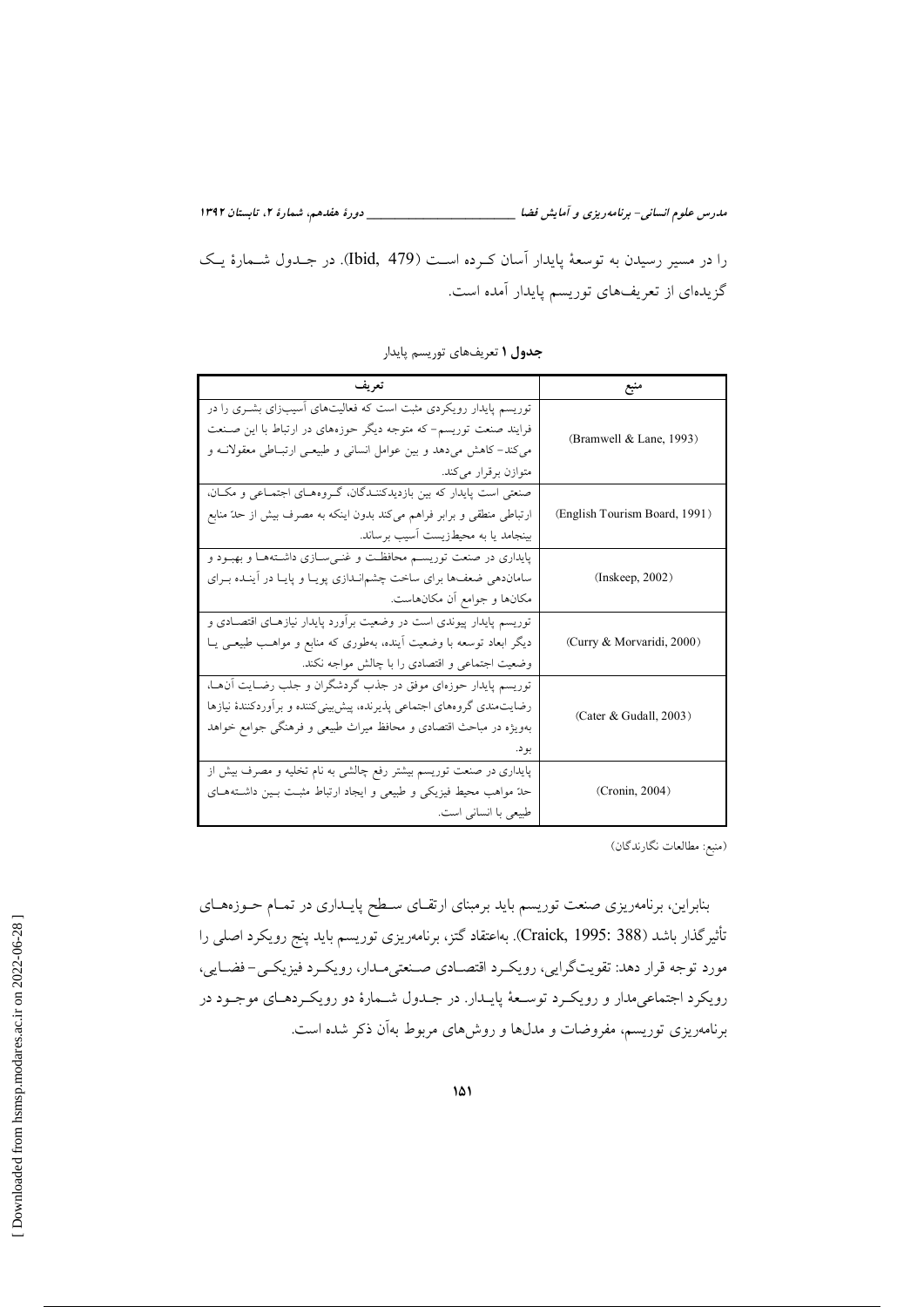

| چند مثال از مدلهای مربوط         | مثال هایی از روشهای<br>مربوط      | مفروضات و ایدههای مربوط                        | روش برنامهريزى       |
|----------------------------------|-----------------------------------|------------------------------------------------|----------------------|
| –مدل،های پیشیبینیکنندهٔ تقاضا    | –تشويق                            | –توريسم ذاتاً خوب است.                         | رويكرد تقويت گرا     |
|                                  | –گسترش روابط اجتماعی              | –توريسم بايد توسعه يابد.                       |                      |
|                                  | –تبليغ و ترويج                    | –منابع طبیعی و فرهنگی باید مورد استفاده قــرار |                      |
|                                  | - گســترش اهــداف رشــد و         | گير د.                                         |                      |
|                                  | توسعه                             | - تعريف توسعهٔ صنعت توريسم در تجـارت و         |                      |
|                                  |                                   | كار جمعي                                       |                      |
| –برنامەريزى پيشرفتۀ توريسم       | -تجزيــه و تحليــل عرضــه و       | -توریسم با سایر صنایع برابر است.               | رويكرد اقتصادي       |
| –انگيزش                          | تقاضا                             | -استفاده از توریسم برای اشتغال و درآمد و       |                      |
| – آثار اقتصادي                   | -تجزيمه و تحليمل هزينمه و         | غلبه کردن بر تفاوتهای منطقهای                  |                      |
| -ضريب اقتصادي                    | فايده                             | – تعریف توسعه در صـنعت توریسـم بــهوســیلهٔ    |                      |
|                                  | -همخوانی بازار تولید              | روشهاى اقتصادى                                 |                      |
|                                  | -محرکهای توسعه و تقسیم            |                                                |                      |
|                                  | بازار                             |                                                |                      |
| –روند و الگوهای فضایی            | –ارزيابي آثار محيطي               | –توريسم بهعنوان مصرفكنندة منابع                | رويكسرد فيزيكسي-     |
| - تأثيرات فيزيكي                 | -مطالعات اكولوژيكي                | –توریسم پایه و اساس اکولوژیکی برای توسعه       | فضايي                |
| -ريخت شناسي مناطق تفريحي         | –برنامەريزى منطقەاي               | –توريسم پديدهاى فضايى                          |                      |
| –چشم ندازهای توسعهٔ توریسم       | –مطالعات ادراک <sub>ی</sub>       | –تعریف توسعهٔ توریسم در شرایط محیطی            |                      |
| –کاهش آثار زيانبار محيطي         |                                   | –حفظ گونههای ژنتیکی                            |                      |
| -دیدگاه اکولوژیکی از جامعه       | -توسعة اجتماعي                    | -حمایت از کنترل محلی                           | رويكرد جامعهمدار     |
| -ظرفیتهای اجتماعی موجود          | –آگاهی و آموزش                    | –بررسى توسعهٔ متعادل                           |                      |
| –تغیییرات رفتاری                 | -مطالعات رفتارى                   | -بررسی جانشین برای توسعهٔ توریسم انبوه         |                      |
| -افزايشدهندة اجتماعي             | –بررسي تأثير اجتماعي              | –تعریف توسعه در شرایط فرهنگی–اجتماعی           |                      |
| -مدلهای سیستمی در کنار           | - تبعیست از برنامسهریسزی          | –یکپ[رچگی تمــام حــوزههــای تأثیرگـــذار در   | رويكرد توسعهٔ پايدار |
| مدل های پایدار                   | استراتژیک                         | صنعت توريسم                                    |                      |
| -منـابع بــهصــورت شــكليافتــهٔ | -افسزايش أكساهي هساي              | –یکپارچگی توریسم با فرایند برنامهریزی          |                      |
| فرهنگي                           | توليدكننده و مصرفكننده            | -محافظت از میراثهای بشری و تاریخی              |                      |
| – اکولوژی تجاری متوازن           | - تحليل سيستمهما و اقتصاد         | –حفاظت از منابع اکولوژیکی                      |                      |
| -درک و استنباط سازمانی           | سياسي منعطف                       | –وجود برنامهریزی پایدار و همهجانبهنگر          |                      |
|                                  | -تحليـــــــــل انگيـــــــــزه و |                                                |                      |
|                                  | حساب رسى محيطى                    |                                                |                      |

جدول ۲ رویکردهای برنامهریزی در صنعت توریسم

(منبع: استعلاجي و اللهقلينژاد، ۱۳۹۰: ۱۳۶)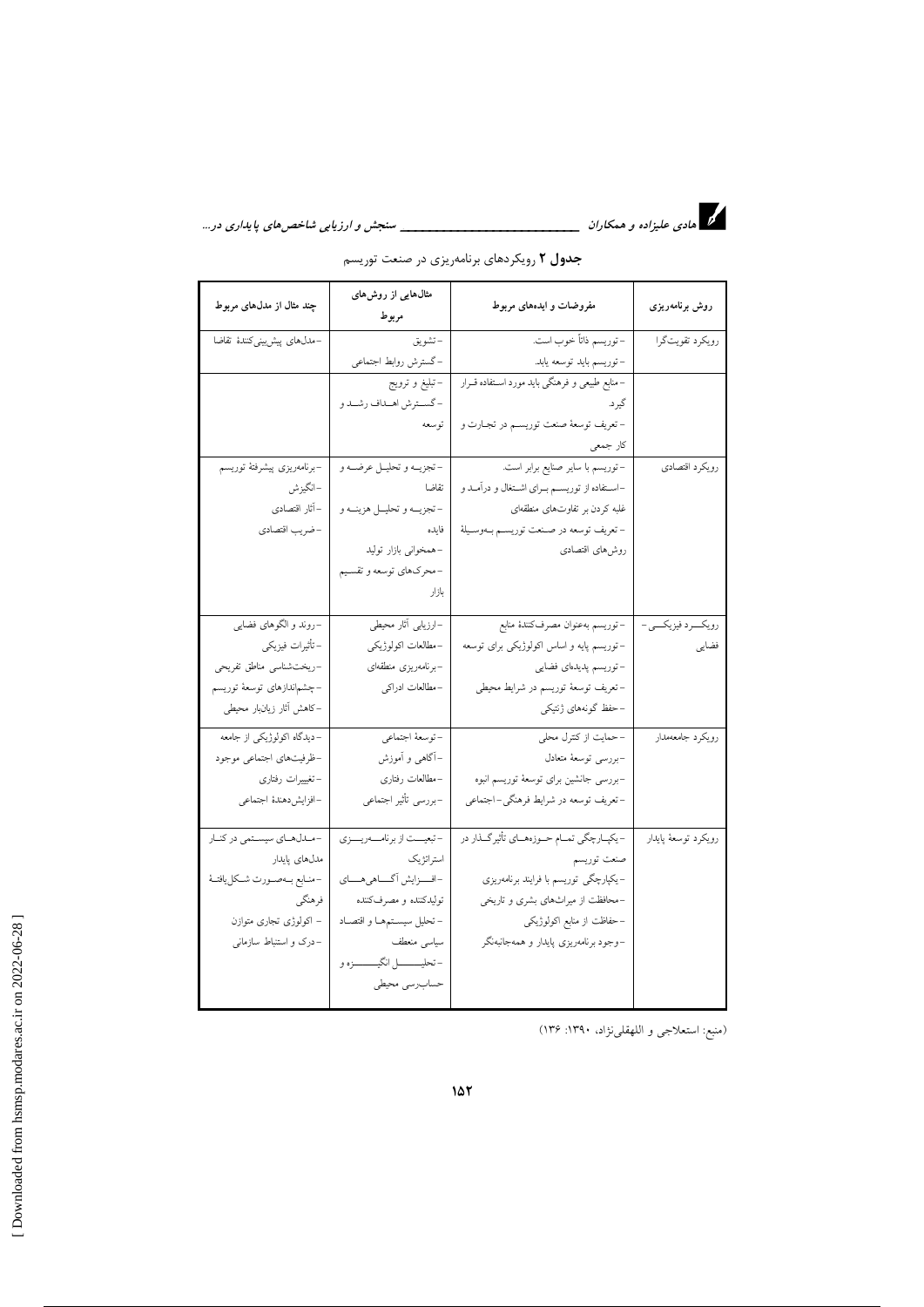یس از اینکه در اواخر قرن بیستم پایداری در صنعت توریسم مطرح شد، بهطور گسترده در کشورهای توسعهیافته مورد شناسایی و برنامهریزی قرار گرفت. سـازمانهـای مربـوط بـرای تعریف اصولی مفهوم پایداری در حوزهٔ صنعت توریسم، شاخصها و مؤلفههای تأثیرگـذار در این حوزه را تعریف کرده و براساس آنها به برنامـهریـزی درجهـت سـاماندهـی و پیشـرفت شرایط موجود برای قدم نهادن در مسیر پایداری در این حوزه اقدام که دهانــد( .Tubb, 2003 478). بنابراین، یکی از مؤثرترین اقدامات برای تعریف و برنامهریزی پایداری صنعت توریسم، شناخت مؤلفهها و شاخص های پایداری در این حـوزه بـهمنظـور تقویـت قـوّتهـا و بهبـود نارسايىھاست.

#### ۲-۱- صنعت توریسم در اهواز

شهر اهواز، مرکز استان خوزستان، یکی از کلان شهرهای کشور با جاذبههای توریستی بالقوّه و بالفعل بی شماری است که سالیانه هزاران نفر را به خود جذب می کنـد. جاذبـههـای فرهنگـی، اجتماعی، اکولوژیکی و تاریخی منطقه از مهمترین عوامل در ایجاد پتانسیل های توریسم در این شهر است. وجود یادمانها و مراکز تاریخی و مـذهبی ماننـد مرقـد علـی بـن مهزیـار، بنـای معینالتجار، خانهٔ دادرس؛ یادمانهای مربوط به جبهههای هشت سال دفاع مقدس (که سـالیانه زائرانی را با عنوان کاروان راهیان نور پذیرا می شود و سازماندهی می کند)؛ پارکها و نـواحی گردشگری مانند پارک دولت و زیتون کارمندی و پل۵های متعدد و زیبا (پل معلق، پل سـفید و یل کابلی) روی رودخانهٔ کارون که از داخل شهر میگذرد، از جاذبههای متعدد این شهر است. همچنین، وجود اقوام متعدد ساکن در شهر با فرهنگ و آثار و صنایع دستی خاص خود جلــوه و چشمانداز ویژهای را به هریک از مناطق آن داده است. البته، این تنـوع و جلـوه را مـی تـوان بهشکل آشکارتری در بازار تاریخی شهر معروف به بازار عبدالحمیـد مشـاهده کـرد (ســازمان میراث فرهنگی و گردشگری اهواز، ۱۳۹۱). یکی دیگر از عوامل اصلی جذب گردشگران بـه این شهر، آب و هوای ملایم آن در فصل زمستان و ایام عید نوروز است. درحالی کـه در ایــن ایام اکثر مناطق کشور آب و هوای سردی دارند، این استان دارای آب و هوای مطبوعی است. مطابق آمار سازمان میراث فرهنگی و گردشگری استان خوزستان، فقـط در ایـام نـوروز سـال ۱۳۹۲ نزدیک به ۴ میلیون نفر از استان دیدن کردند که مقصد مستقیم حدود ۲ میلیـون نفـر از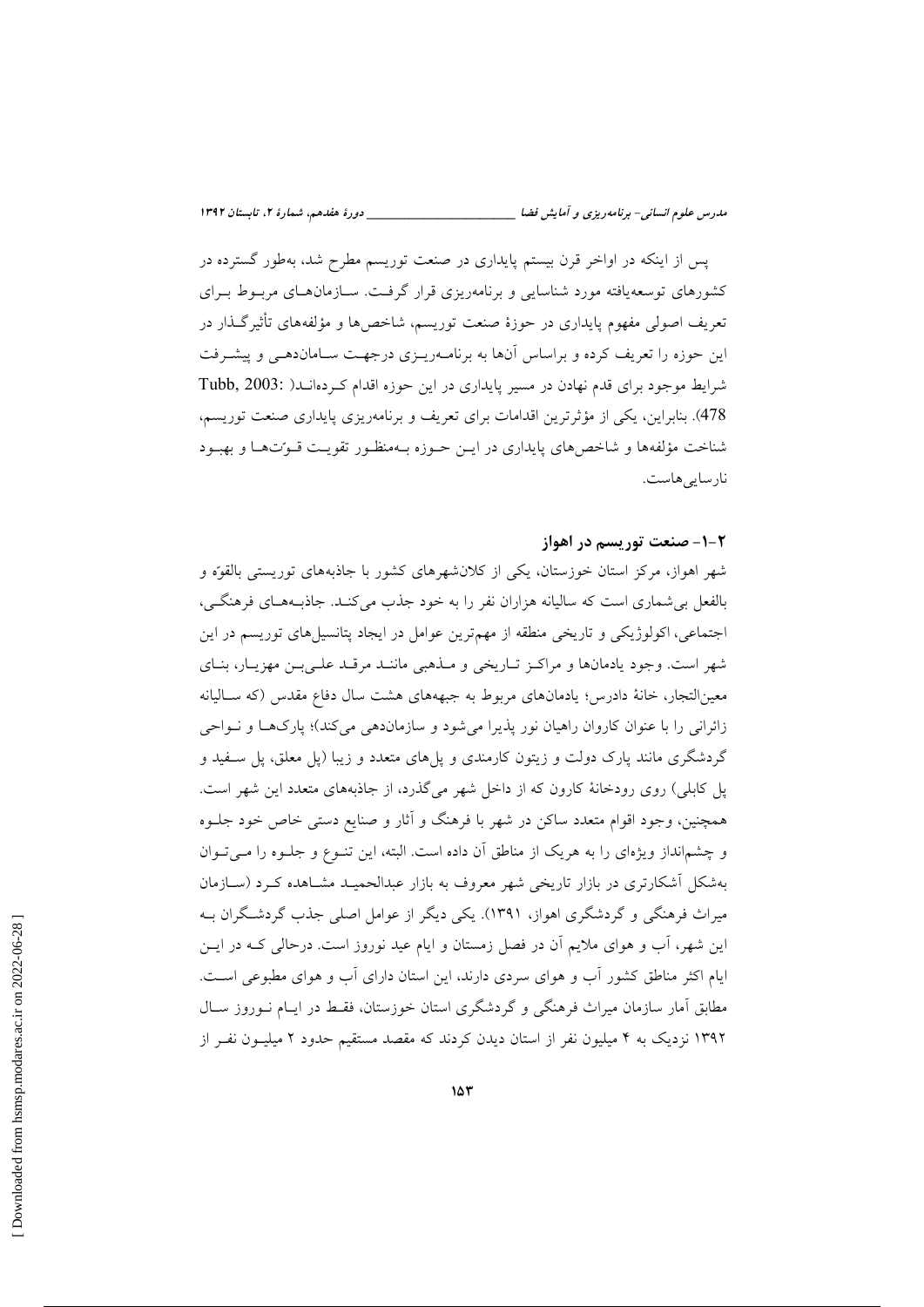\_\_\_\_\_ سنجش و ارزيابي شاخص هاي پايداري در ... این مسافران و گردشگران شهر اهواز بوده است. براساس گزارش های سازمان میراث فرهنگی و گردشگری شهر اهواز، سـرمایهگـذاری در بخـشهـای نفـت و پتروشـیمی، ارتقـا و بهبـود زیرساختهای هتلها و رستورانها و راهآهن، و راهانـدازی، تجهیـز و سـازماندهـی تورهـای گردشگری خصوصی از عوامل اصلی جذب گردشگران در شهر اهواز از سال ۱۳۸۵ به این سو بوده است. مطابق آمارهای موجود، ۵۰ درصد از بازدیدهای استان خوزستان مربـوط بــه شــهر اهواز است.





(منبع: سازمان میراث فرهنگی و گردشگری اهواز، ۱۳۹۱)

# ۳- روش شناسی پژوهش

این پژوهش بهلحاظ هدفگذاری، مطالعهای کاربردی است که بهروش توصیفی-تحلیلی انجام شده است. گردآوری دادهها بهکمک روش پیمایشی و با استفاده از ابزار پرسشنامـه صـورت گرفته است. پس از گردآوری شاخصها و متغیرهـای مـرتبط بـا حــوزهٔ پایــداری در صـنعت توریسم، با مطالعهٔ منابع و چارچوب نظری موضوع و نظرسنجی از کارشناسان این حوزه برای دستهبندي نهايي آنها، شش بعد پايداري اقتصادي، اجتماعي، سياسي، فرهنگي، تكنولوژيكي و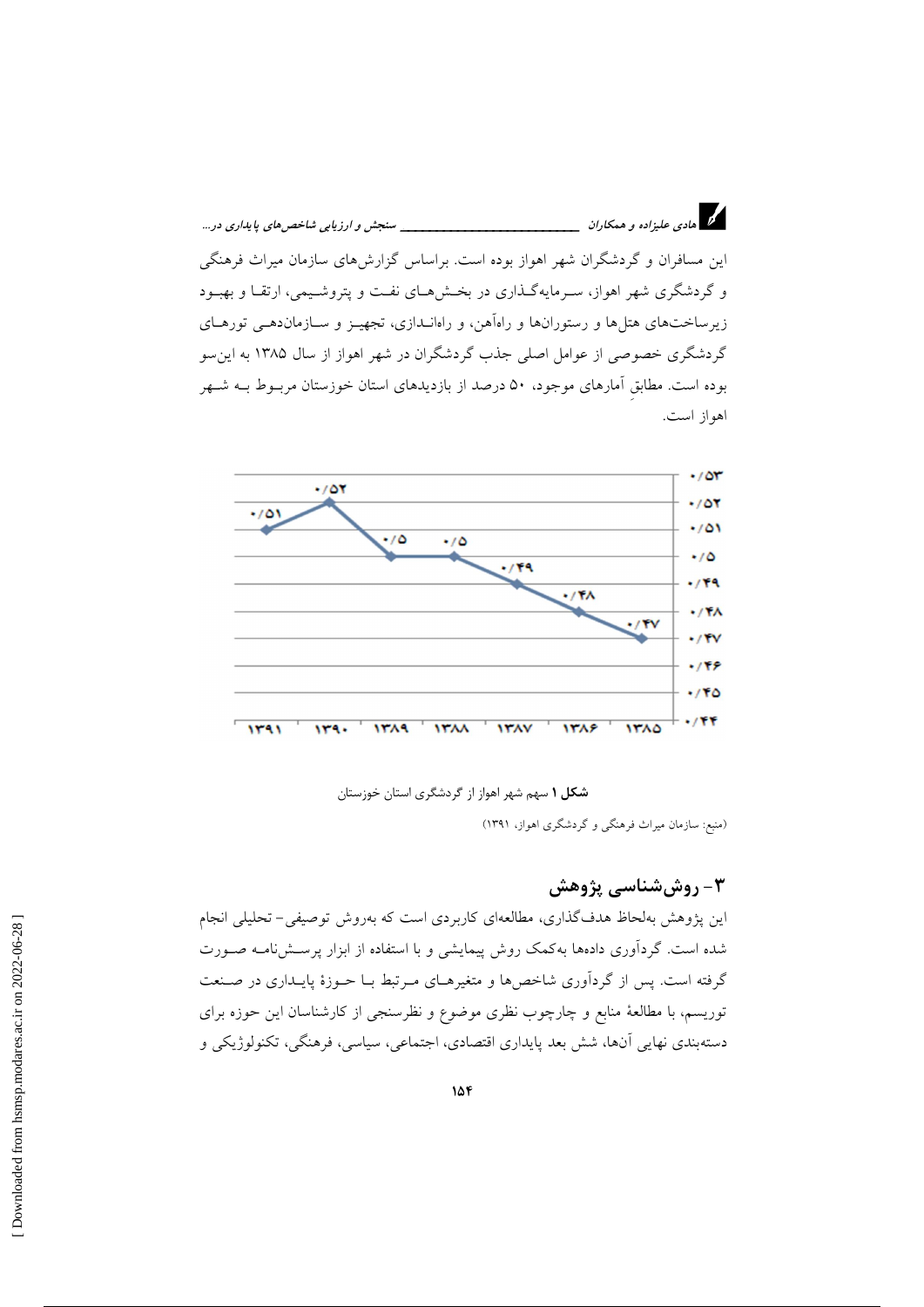مدرس علوم انسانی- برنامه ریزی و آمایش فضا \_\_\_\_\_\_\_\_\_\_\_\_\_\_\_\_\_\_\_\_\_\_\_\_\_\_\_\_\_\_ دورهٔ هفدهم، شمارهٔ ۲، تابستان ۱۳۹۲ اکولوژیکی در قالب سی شاخص انتخاب شد. سپس پرسشنامه- که بیانکنندهٔ وضعیت ابعاد و شاخصهای پایداری صنعت توریسم ازدیدگاه شهروندان اهواز بود– در قالب طیف لیکرت در پنج گزینه (کاملاً مناسب تا کاملاً نامناسب) تهیــه شــد. بــرای تجزیــه و تحلیــل دادههــا نیــز از آزمونهای آماری T، برازش رگرسیونی و تحلیل تشخیص در محیط نرمافـزار SPSS اسـتفاده



شکل ۲ مدل اجرایی تحقیق

(منبع: یافتههای پژوهش، ۱۳۹۱)

شد.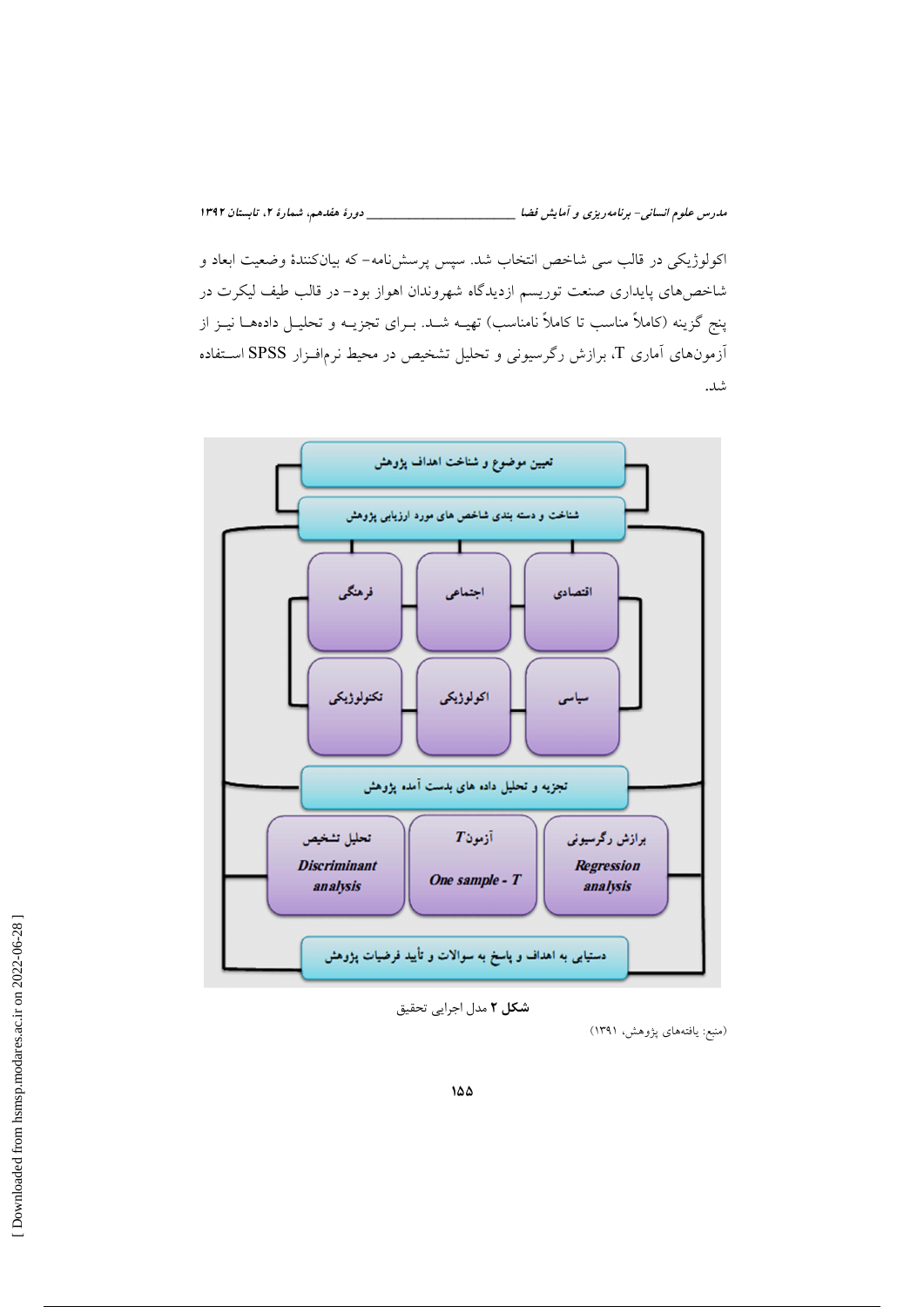#### ۱-۳- جامعهٔ آماری و روش نمونهگیری

جامعهٔ آماری پژوهش، شهروندان اهواز هستند که برای تعیین نمونهٔ پـژوهش از بـین آنهــا از روش نمونهگیری خوشهای چندمرحلهای و تصادفی ساده استفاده شـد. در ایـن مرحلـه، ابتـدا مناطق هشتگانهٔ شهرداری اهواز (شکل ۳) در قالب سـه دسـتهٔ بـزرگ، متوسـط و کوچـک بهلحاظ جمعیتی دستهبندی شدند: مناطق شهری ۱، ۲ و ۸ جزء مناطق کوچک، مناطق شـهری ۳، ۷ و ۵ جزء مناطق متوسط و مناطق ۴ و ۶ جزء مناطق بزرگ جمعیتی قرار گرفتنـد. سـیس بهروش تصادفی ساده سه منطقه يعنی منطقهٔ ۲ بهعنوان نمايندهٔ مناطق جمعيتی كوچک شهری، منطقهٔ ۵ بهعنوان نمایندهٔ مناطق متوسط و منطقهٔ ۶ بهعنوان نمایندهٔ مناطق بزرگ جمعیتی شـهر انتخاب شدند. حجم نمونه نیز با استفاده از فرمول کوکران <sup>۱</sup> و بــهروش تخصـیص مناسـب بــا سطح اطمینان ۰/۹۵ و با میزان تجانس ۰/۵ برای جامعهٔ نمونه (۳۸۴ نفر) انتخاب شد.



شکل ۳ مناطق هشتگانهٔ شهری در اهواز

(منبع: شهرداری اهواز، ۱۳۹۱)

<sup>1.</sup> Cochran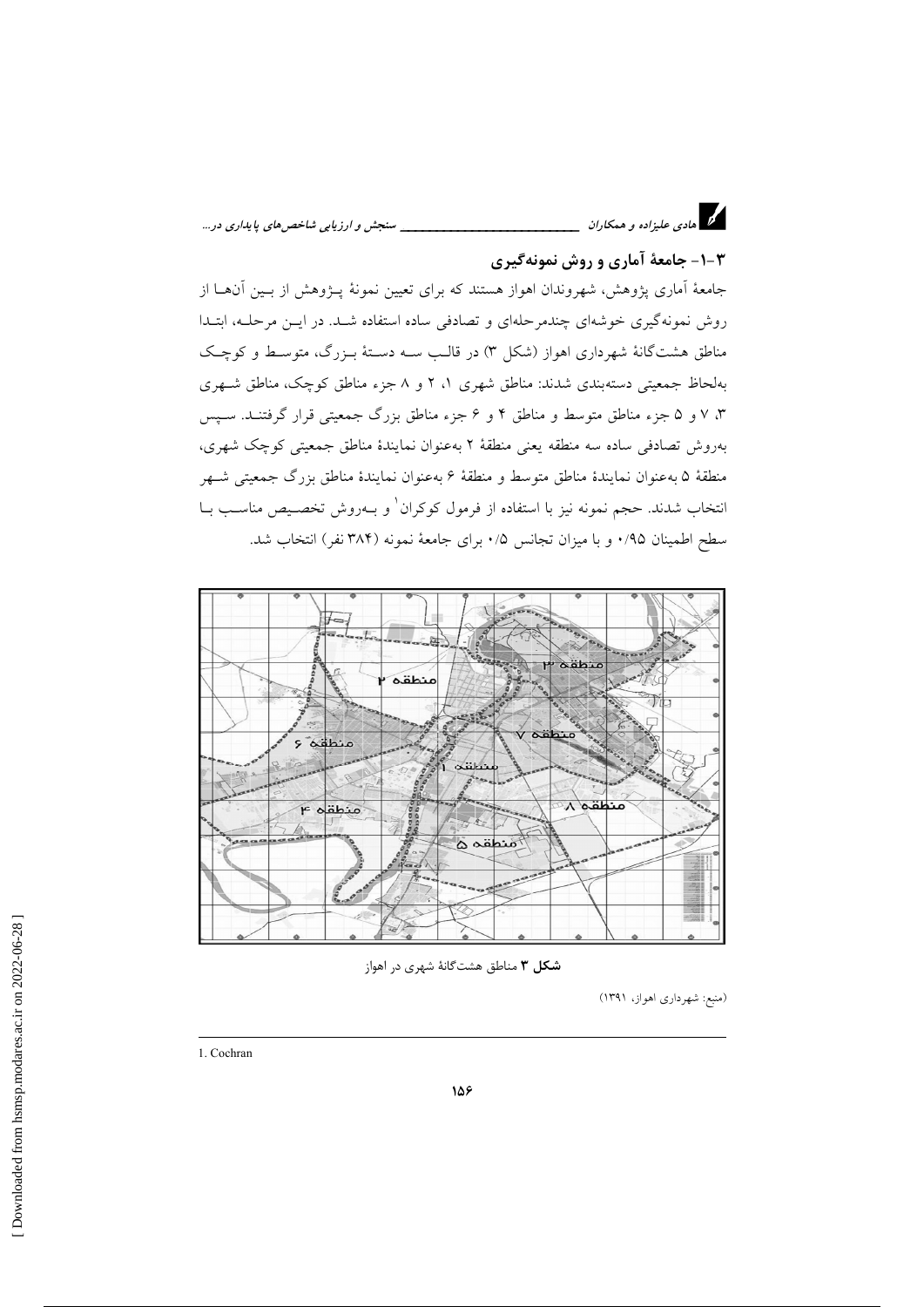مدرس علوم انسانی- برنامهریزی و آمایش فضا \_

### ٣–٢– تأمىن قابلىت اعتماد

در این مرحله، روایی و پایایی پرسشiامه و سازههای تشکیل دهندهٔ آن تعیین شد. برای سنجش و اطمینان از روایی ابزار پژوهش، از نظرات دوازده نفر از کارشناسان برگزیدهٔ پژوهش-که از استادان رشتههای علوم اجتماعی، برنامهریزی توریسم و برنامهریـزی شـهری بودنـد– اسـتفاده شد.' برای سنجش پایایی پرسشiامه هم پس از انجام پیشآزمون از طریـق فرمـول کرونبــاخ ` (رابطة ١) در قالب نرمافزار SPSS اقدام شد.

$$
r_{\alpha} = \frac{j}{j-1} \left( 1 - \frac{\sum s_j^2}{s^2} \right)
$$

در جدول شمارهٔ سه، مقادیر آلفای کرونباخ برای سنجش پایایی شاخصها و متغیرهای آن که بهعنوان سازه مورد استفاده قرار گرفتهاند، آمده است. درضمن، میزان آلفای کلی برای ابعـاد پژوهش ۰/۷ بهدست آمد.

جدول ۳ میزان پایایی شاخصهای پژوهش

| اكولوژيكى | تكنولوژيكى | فرهنگى                  | سیاسی          | اجتماعي | اقتصادى | شاخص<br>ີ  |
|-----------|------------|-------------------------|----------------|---------|---------|------------|
|           |            |                         |                |         |         | تعداد گويه |
| ۰/۶۸      | $. /V^*$   | $\cdot$ / $\frac{1}{2}$ | $\sim$<br>•/V1 | ۰/۷     | .199    | ميزان آلفا |

(منبع: يافتههاي يژوهش)

### ۴- معرفی ابعاد و شاخصهای پژوهش

در پژوهشهای متعددی، تقسیمبندیهای گونـاگونی از مؤلفـههـا و ابعـاد پایــداری در حــوزهٔ صنعت توریسم انجام شده است. اما در یژوهش حاضـر بـهلحـاظ جامعیـت در تعریـفهـا و

2. Corenbach Alpha

۱. در ابتدا جدول مربوط به شاخصهای پژوهش به بیست نفر از استادان دانشگاه در رشتههای علوم اجتماعی، مدیریت و برنامهریزی توریسم و برنامهریزی شهری ارسال شد که ۱۲ نفر از آنها پاسخگو بودند و دستهبندی و نوع انتخاب شاخصها را با حذف ابعادی مانند طبیعی و حمل ونقل و ادغام آنها در ابعاد اکولوژیکی و تکنولوژیکی، روایی شاخصها و متغیرهای يژوهش را جهت انجام تحقيق تأييد كردند.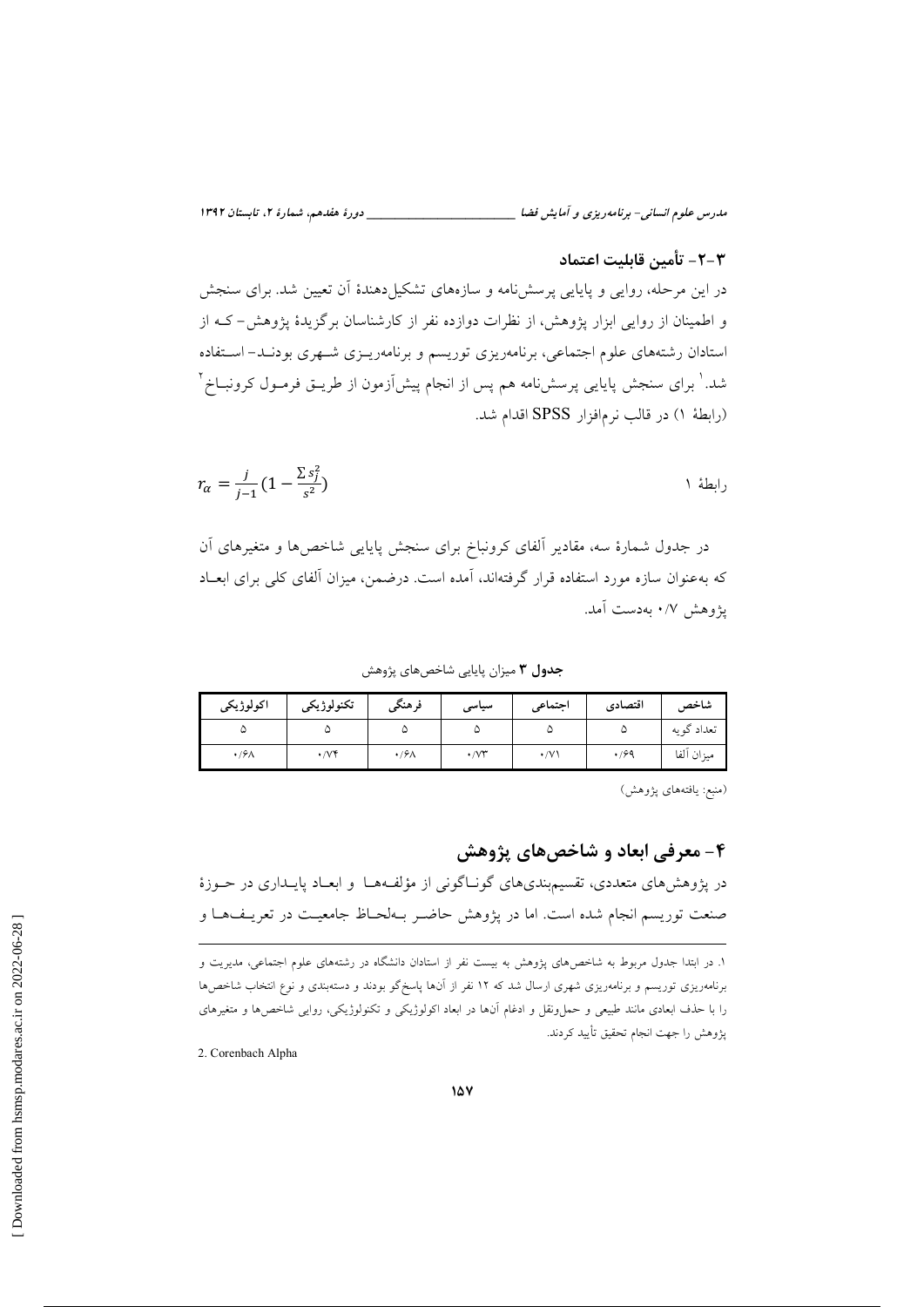د.<br>دا هادی علیزاده و همکاران <u>میدند. میدند که دست میدند میدند می</u> سنجش *و ارزیابی شاخص های پایداری در ...* دربرگیری شاخصهای فرعی- که بهنوعی این تعریفها در شاخصهای اصلی و فرعی سـایر تقسیم.بندیهای مشابه در موضـوع را مـورد هــمپوشــانی قــرار مــیداد– و از ســوی دیگــر بــا بهرهگیری از نظر استادان مرتبط با حوزهٔ بحث در زمینهٔ نوع انتخاب و دستهبندی شــاخصهـا، شاخصهای پایداری صنعت توریسم در کشور در قالب شش شاخص اصـلی و حــدود ســی شاخص فرعي مورد ارزيابي گرفت.<sup>ا</sup>

| شاخصها                                                                                  | ابعاد      |
|-----------------------------------------------------------------------------------------|------------|
| میزان اشتغال ایجادشده، میزان توزیع درآمد، میزان هزینههای توریسم برای مدیریت محلـی،      | اقتصادي    |
| میزان تقاضا برای توریسم، میزان مصرف انرژی و منابع در حوزهٔ توریسم؛                      |            |
| میزان خلق فرصت برابر برای رفاه و آسایش اجتماعی، حمایت از انسجام و وحدت اجتماعی،         |            |
| حمایت از گردشگری جوامع با تنوع اقوام و طبقات اجتماعی، حمایـت از ایمنــی و ســلامتی      | اجتماعي    |
| اجتماعی، کمک به ارتقای کیفیت زندگی اجتماعی؛                                             |            |
| تدوین اَییننامههای کلی مدونن در حوزهٔ توریسم، حمایـت از رویکردهـای نــوین در حــوزهٔ    |            |
| توریسم، تسهیل در مراودات و ترویج ارزشها و جلوگیری از قوانین محـدودکننـده، تــدوین       | سياسى      |
| سیاستهای راهگشا برای دولتهای محلی در مبحث حوزهٔ توریسم، تدوین سیاست در زمینهٔ           |            |
| برنامەریزی و مدیریت مکانی؛                                                              |            |
| مدیریت تنوع فرهنگی، شناسایی و ساماندهی فرصتهای پنهان در حوزهٔ خردهفرهنگهای مکانی،       |            |
| کمک به آموزش و ترویج فرهنگ مکانی، حمایت از پیشرفت ترویج و صدور محصولات فرهنگــی         | فرهنگي     |
| مکانی، حمایت از شناسایی و ترویج فرهنگ نهفته در آثار یادمانی و تاریخی؛                   |            |
| اتصال به فناوریهای نوین در زمینهٔ حوزهٔ توریسم، حمایت و پیشتیبانی از فناوری IT و ICT    |            |
| در حوزهٔ صنعت توریسم، تجهیز ناوگان هوایی و زمینی به فنــاوریهــای نــوین، پشــتیبانی از | تكنولوژيكي |
| فناوریهای نوین در ارتباطات ملی و بین لمللی برای تســهیل در حــوزهٔ گردشــگری، تجهیــز   |            |
| مکانهای گردشگری به شبکهٔ ارتباطات نوین؛                                                 |            |
| حمایت از پاکی محیط زیست و افزایش زیستپــذیری محیطــی، جلــوگیری از اَلاینــدههــای      |            |
| آبوهوایی، کاهش میزان آسیب٫سانی اکولوژیکی، کاهش استفاده از منابع برگشتiاپذیر، عدم        | اكولوژيكي  |
| تخریب کاربریهای زمین بهویژه در حوزهٔ طبیعی.                                             |            |

جدول ۴ ابعاد و شاخصهای پژوهش

(منبع: مطالعات نگارندگان)

۱. گزیدمای از منابعی که در تدوین ابعاد و شاخصهای پژوهش مورد استفاده قرار گرفتهاند، عبارتاند از:

Choi & Sirakaya (2006); Oyola Et al. (2012); Miller (2001); Buckley (2012); Restesky Et al. (2012); Lavency  $(2003)$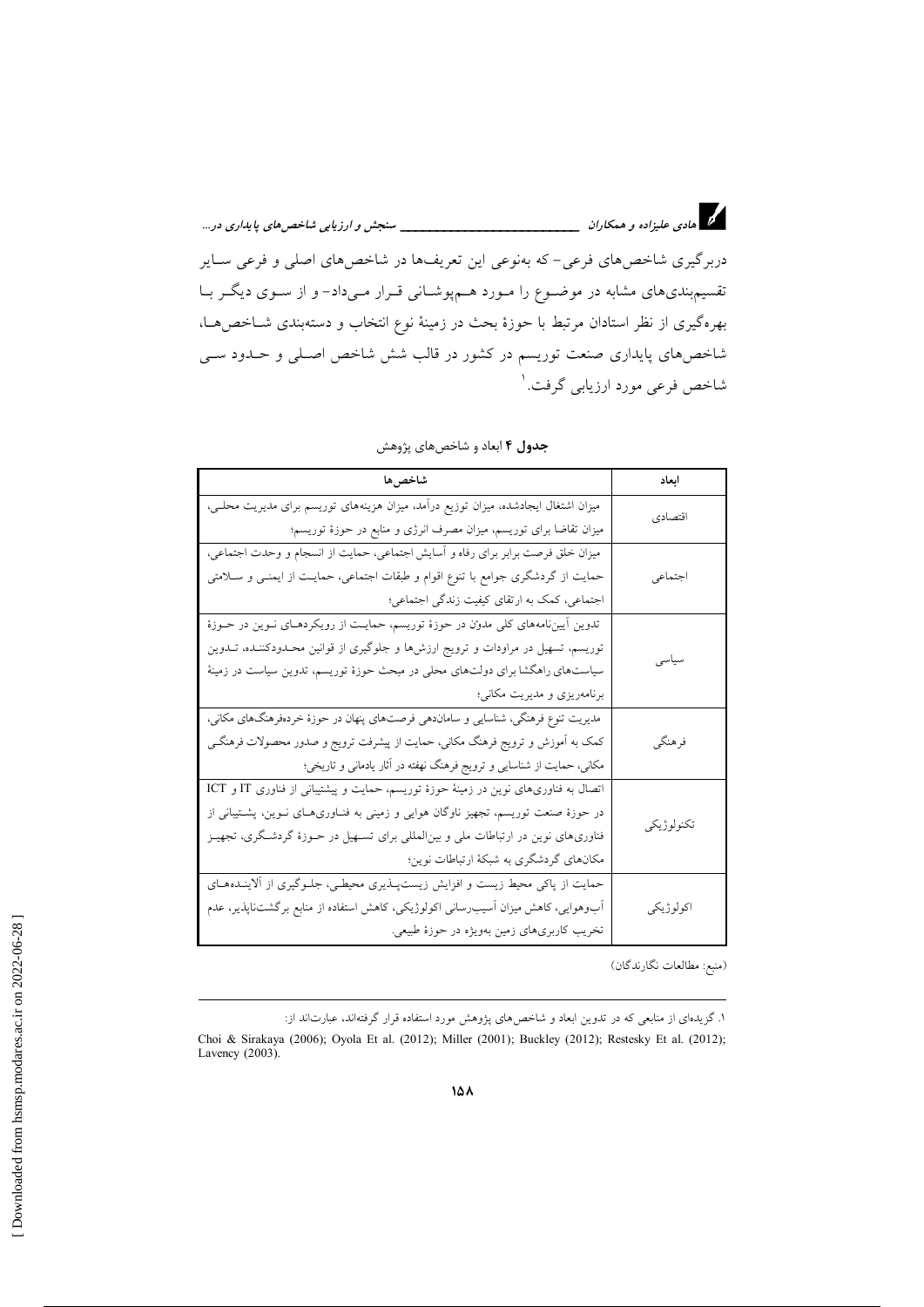\_\_\_\_\_\_\_ دورهٔ هفدهم، شمارهٔ ۲، تابستان ۱۳۹۲

مدرس علوم انسانی- برنامه ریزی و آمایش فضا \_\_\_\_\_\_

# ۵ – يافتەھاي پژوهش

در این مرحله از پژوهش ابتدا سعی شد ازدیدگاه شهروندان، وضعیت ابعـاد منتخـب پــژوهش بهمنظور پایداری صنعت توریسم جهت اولویتسـنجی ایـن ابعـاد بـرای بسترسـازی شـرایط مناسب برای آنها از طریق شاخصهای تعریـفشـده بـرای آنهـا ارزیـابی شـود. بنـابراین، شاخصهای پژوهش در قالب سازهٔ سؤالی برای هریک از ابعاد پژوهش ازدیــدگاه شــهروندان ارزیابی شد. این ارزیابی ابتدا برای شاخص های اقتصادی انجام گرفت.

|      | اختلاف از                                  | انحراف از            | مقدار                   | گويه (شاخصها)                            |                 |
|------|--------------------------------------------|----------------------|-------------------------|------------------------------------------|-----------------|
| رتبه | ميانگين                                    | معيار                | ويژه                    |                                          | بعد             |
|      | $\cdot/\cdot$ r $\cdot$ $\circ$            | $\cdot$ / $\cdot$ 9٣ | $4/\tau$                | میزان اشتغال ایجادشده در حوزهٔ صنعت      |                 |
|      |                                            |                      |                         | توريسم                                   |                 |
| ٣    | $\cdot$ / $\cdot$ $\uparrow \uparrow \vee$ | ۱/۱۱                 | $T/\Delta Y$            | ميزان توزيع درآمد از طريق حوزهٔ صنعت     |                 |
|      |                                            |                      |                         | توريسم                                   |                 |
| ۴    | $\cdot/\cdot$ ۳۱۴                          | 1/15                 | $\mathbf{r}/\mathbf{r}$ | میزان هزینههای ایجادشده برای مدیریت محلی | پایداری اقتصادی |
|      |                                            |                      |                         |                                          |                 |
| ۲    | $\cdot$ / $\cdot$ $\cdot$ $\cdot$ $\cdot$  | $\setminus \cdot$    | Y/Y                     | میزان تقاضای ایجادشده برای گردشگری و     |                 |
|      |                                            |                      |                         | توريسم محلي                              |                 |
| ۵    | $\cdot/\cdot$ r $\cdot$ r                  | 1/19                 | Y/99                    | میزان مصرف انرژی و منابع در حوزهٔ صنعت   |                 |
|      |                                            |                      |                         | توريسم                                   |                 |

جدول ۵ میزان اولویت متغیرهای بعد پایداری اقتصادی

(منبع: يافتههاي پژوهش)

همان طور که از جدول شمارهٔ پنج برمی اید، در تحلیل اولیهٔ وضعیت شاخصهای مربوط به پایداری اقتصادی در حوزهٔ صنعت توریسم، میزان اشتغال ایجادشده در حوزهٔ صنعت توریسم با مقدار ویژهٔ ۴/۳۳، میزان تقاضای ایجادشده برای گردشگری و توریسـم محلـی بــا ۴/۱۴ و میزان توزیع درآمد از طریق حوزهٔ صنعت توریسم با ۳٬۵۲ بهترتیب– با توجه به مقدار میانگین ويژه- مهمترين شاخصهاي اقتصادي پايداري صنعت توريسم شناسايي شدند.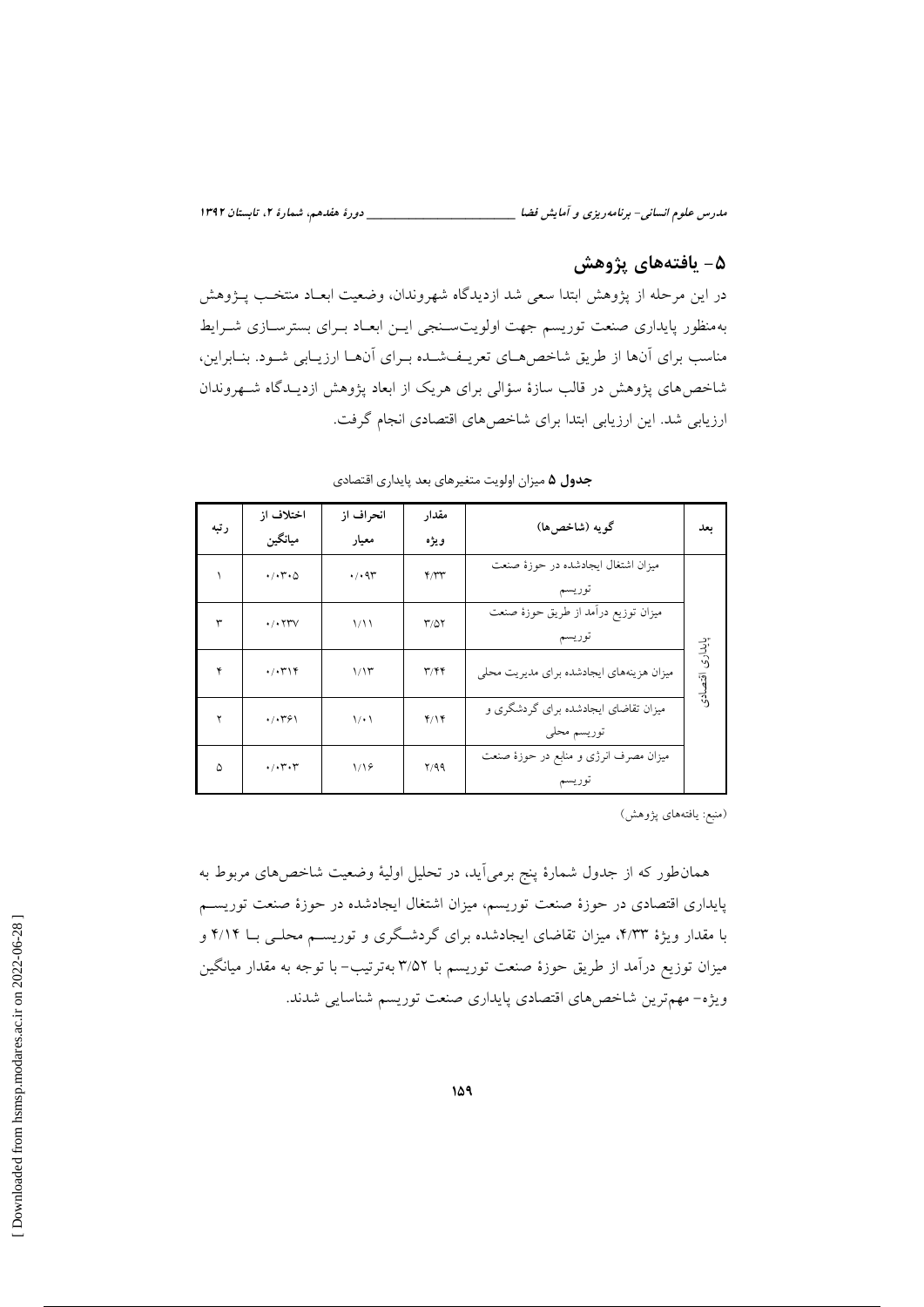

د.<br>دا هادی علیزاده و همکاران <u>میدند. میدند که دست میدند می است</u>جش *و ارزیابی شاخص های پایداری در ...* 

| رتبه | اختلاف از<br>ميانگين                    | انحراف از<br>معيار | مقدار ويژه                        | گويه (شاخصها)                                      | بعد     |
|------|-----------------------------------------|--------------------|-----------------------------------|----------------------------------------------------|---------|
|      | $\cdot$ / $\cdot$ ۳۲۱                   | $1/\cdot 7$        | Y/V                               | میزان خلق فرصت برای رفاه و آسایش<br>اجتماعي        |         |
|      | $\cdot$ / $\cdot$ $\uparrow$ $\uparrow$ | 1/11               | $\mathsf{r}/\mathsf{A}\mathsf{A}$ | حمايت از انسجام و وحدت اجتماعي                     | پايدارى |
| ۵    | $\cdot$ / $\cdot$ $4$                   | 1/15               | $\Upsilon/\Lambda\mathrm{V}$      | حمایت از گردشگری جوامع با تنوع در اقوام<br>و طبقات |         |
| ٣    | $\cdot/\cdot$ rr                        | 1.9                | $Y(\cdot)$                        | حمایت از امنیت و سلامت اجتماعی                     |         |
|      | $\cdot$ / $\cdot$ ۳۲                    | $\setminus \cdot$  | Y/YY                              | کمک به ارتقای کیفیت زندگی اجتماعی                  |         |

جدول ۶ میزان اولویت شاخصهای بعد پایداری اجتماعی

(منبع: يافتههاى پژوهش)

جدول شمارهٔ شش نشان میدهد ازدیدگاه شهروندان، در بین شاخصهای مطرحشده بـرای پایداری صنعت توریسم در زمینهٔ بعد پایداری اجتمــاعی، کمـک بــه ارتقــای کیفیــت زنــدگی اجتماعی از سوی صنعت توریسم با میزان ۴/۲۲، میزان خلـق فرصـت بـرای رفـاه و آسـایش اجتماعی با ۴/۰۷ و حمایت از امنیت و سلامت اجتماعی بـا ۴/۰۱ دارای اولویت بیشتری براساس مقدار ويژهٔ بهدستآمده هستند.

| رتبه | اختلاف از<br>ميانگين                           | انحراف از<br>معيار   | مقدار ويژه        | گويه (شاخصها)                                                    | ىعل     |
|------|------------------------------------------------|----------------------|-------------------|------------------------------------------------------------------|---------|
| ۵    | $\cdot$ / $\cdot$ $\uparrow \uparrow \uparrow$ | $\cdot$ / $\cdot$ 90 | Y/YV              | مديريت تنوع فرهنگي                                               |         |
|      | $\cdot$ / $\cdot$ $\uparrow$ $\uparrow$        | 1/4                  | Y/99              | شناسایی و ساماندهی فرصتهای پنهان در<br>حوزهٔ خردهفرهنگهای محلی   |         |
| ۴    | $\cdot/\cdot$ (* $\cdot$ )                     | 1/77                 | $r/\Delta r$      | کمک به آموزش و ترویج فرهنگ مکانی                                 | بايدارى |
|      | $\cdot/\cdot\tau$                              | $1/\cdot 7$          | $Y/\mathcal{F}Y$  | حمایت از پیشرفت ترویج و صدور محصولات<br>فرهنگي محلي              | ومنكه   |
| ٣    | $\cdot/\cdot7$                                 | 1/19                 | $Y/\Delta\Lambda$ | حمایت از شناسایی و ترویج فرهنگ نهفته در<br>أثار يادماني و تاريخي |         |

جدول ۷ میزان اولویت شاخصهای بعد پایداری فرهنگی

(منبع: يافتههاى پژوهش)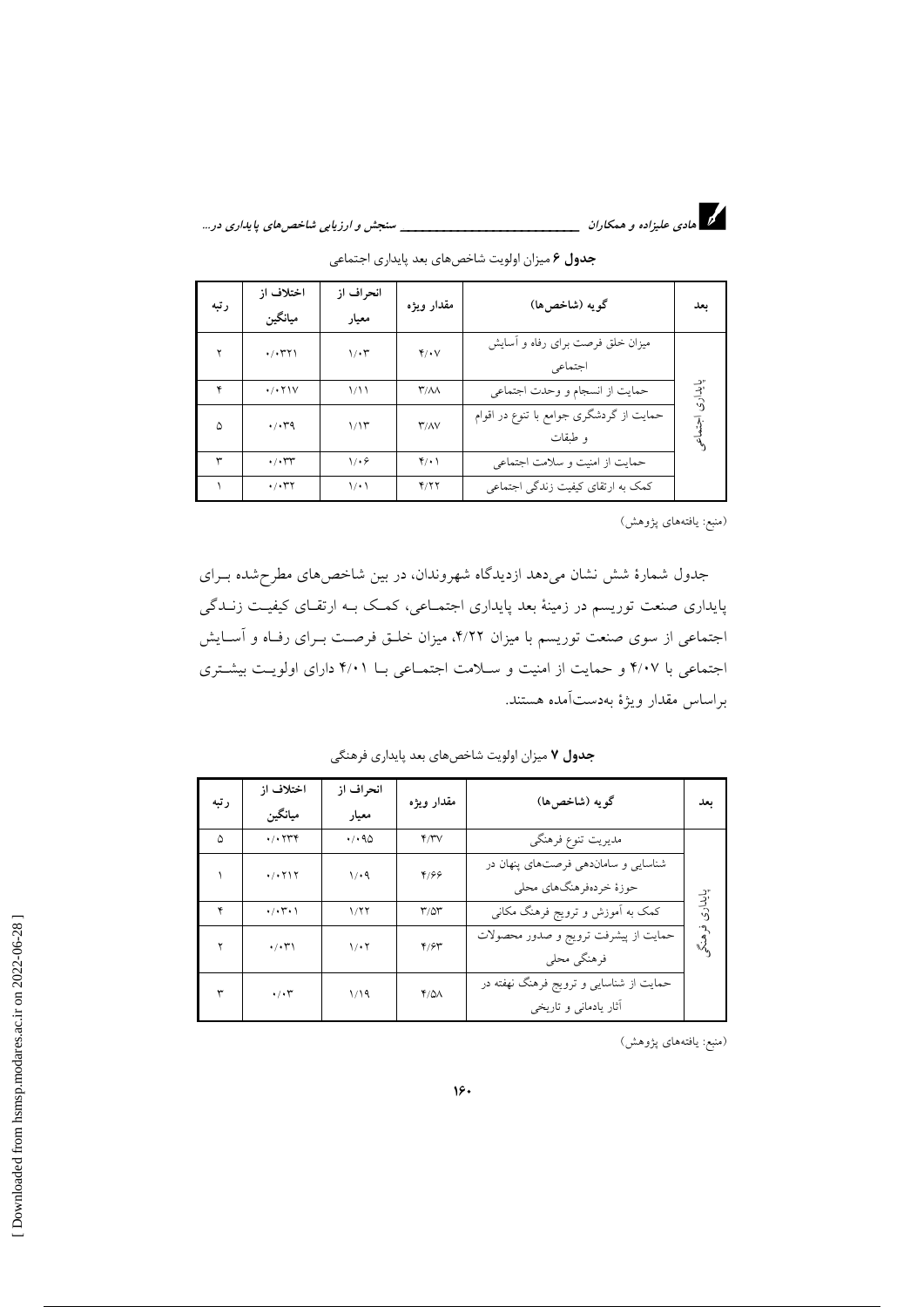مدرس علوم انسانی- برنامه ریزی و آمایش فضا \_\_\_\_\_\_\_\_\_\_\_\_\_\_\_\_\_\_\_\_\_\_\_\_\_\_\_\_\_\_ دورهٔ هفدهم، شمارهٔ ۲، تابستان ۱۳۹۲

نتایج شاخصهای پایداری فرهنگی ازدیـدگاه شـهروندان نشـان مـیدهـد کـه شناسـایی و ساماندهی فرصتهای پنهان در حوزهٔ فرهنگهای محلی، حمایت از پیشرفت، ترویج و صدور محصولات فرهنگی محلی و حمایت از شناسایی و ترویج فرهنگ نهفتـه در آثـار یادمــانی و تاریخی با توجه به مقدار ویژه بهدستآمـده، دارای بیشـترین اولویـت در بـین شـاخصهـای يادشده اند.

| رتبه | اختلاف از<br>ميانگين                              | انحراف از<br>معيار             | مقدار<br>ويژه       | گويه (شاخصها)                                                     | ىعل           |
|------|---------------------------------------------------|--------------------------------|---------------------|-------------------------------------------------------------------|---------------|
| ۴    | $\cdot$ / $\cdot$ $\cdot$ $\cdot$ $\cdot$ $\cdot$ | $1/\cdot$ ۴                    | Y/11                | تدوین اییننامههای کلی مدون در حوزهٔ<br>توريسم                     |               |
| ٣    | $\cdot$ $\cdot \cdot \cdot \wedge$                | $\cdot$ / $\cdot$ AV           | Y/Y                 | حمایت از رویکردهای نوین در حوزهٔ توریسم                           |               |
|      | $\cdot/\cdot$ $\cdot$ $\cdot$ $\cdot$             | $\cdot$ / $\cdot$ VV           | Y/9Y                | تسهیل در مراودات و ترویج ارزشها و<br>جلوگیری از قوانین محدودکننده | بايدارى       |
| ۲    | $\cdot$ / $\cdot$ $\uparrow$ \ \                  | $\cdot/\cdot\wedge\mathcal{S}$ | $f/\Lambda$         | تدوین سیاستهای راهگشا برای دولتهای<br>محلي در مبحث حوزهٔ توریسم   | را<br>را<br>ر |
| ۵    | $\cdot/\cdot$ (*)                                 | $\frac{1}{2}$                  | $\Upsilon/V\Lambda$ | تدوین سیاست در زمینهٔ برنامهریزی و مدیریت<br>مكانى                |               |

جدول ۸ میزان اولویت شاخصهای بعد پایداری سیاسی

(منبع: يافتههاى پژوهش)

شاخصهای بعد پایداری سیاسـی بـرای پایـداری صـنعت توریسـم نشـان مـی۵هـد نگـاه شهروندان در این زمینه بیشتر معطوف به عواملی مثل تسهیل در مراودات و ترویج ارزشها و جلوگیری از مقررات محدودکننده، تدوین سیاستهای راهگشـا بـرای دولـتهـای محلـی در مبحث حوزهٔ صنعت توریسم و حمایت سیاسـتهـا از رویکردهـای نـوین در حـوزهٔ صـنعت توریسم است که با توجه به مقدار میانگین ویژهٔ بهدستآمده برای آنها از اولویـت و اهمیـت بیشتری بر خوردارند.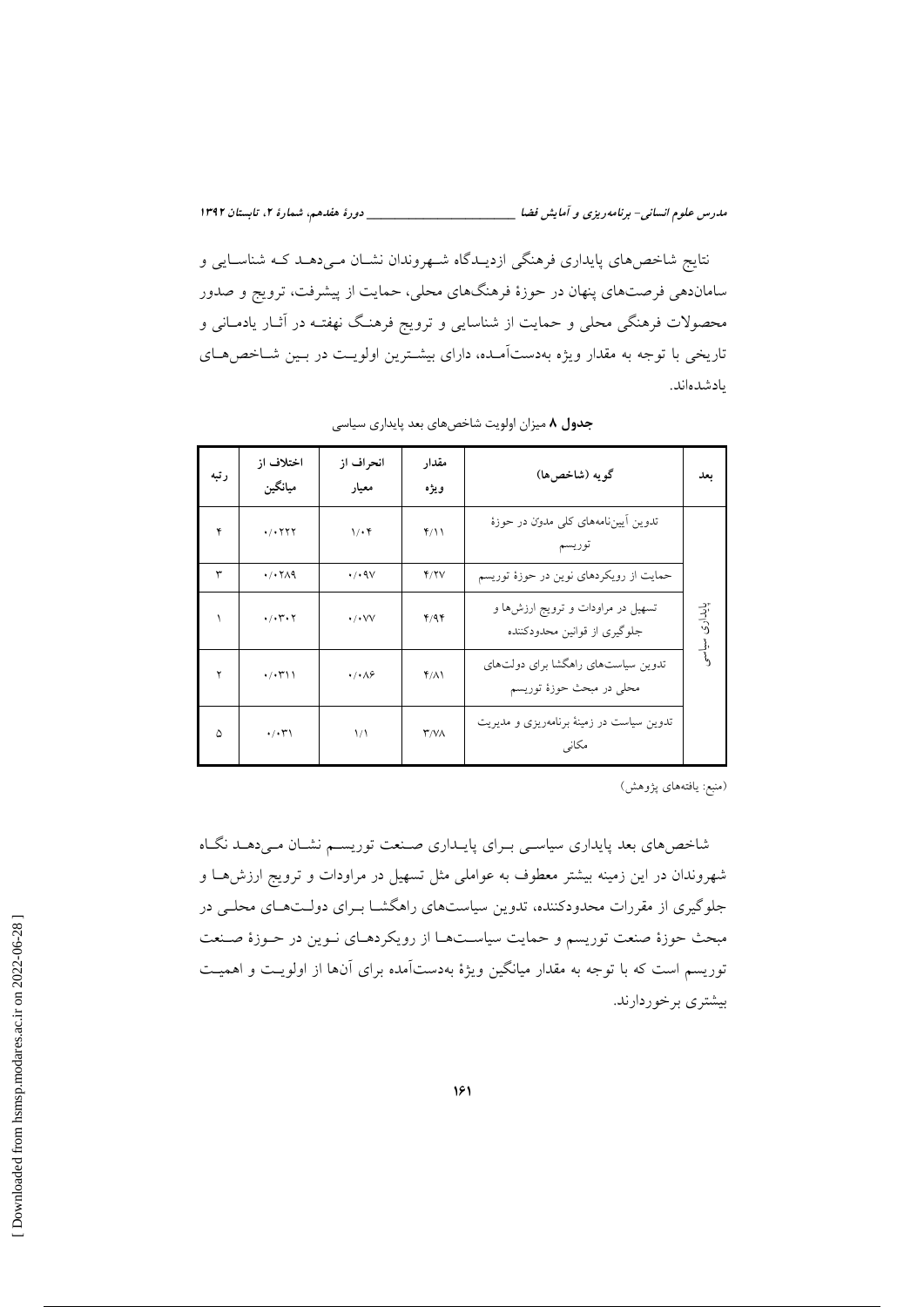

د.<br>دا هادی علیزاده و همکاران <u>میدند. میدند که دست میدند می است</u>جش *و ارزیابی شاخص های پایداری در ...* 

|      | اختلاف از                                          | انحراف از                       | مقدار                             | گويه (شاخصها)                                 |             |
|------|----------------------------------------------------|---------------------------------|-----------------------------------|-----------------------------------------------|-------------|
| رتبه | ميانگين                                            | معيار                           | ويژه                              |                                               | ىعد         |
|      | $\cdot/\cdot$ ۳۲                                   | 4.149                           | $Y(\cdot)$                        | اتصال به فناوریهای نوین جهانی در زمینهٔ حوزهٔ |             |
|      |                                                    |                                 |                                   | توريسم                                        |             |
| ٣    | $\cdot$ / $\cdot$ $\uparrow$ $\uparrow$ $\uparrow$ | $\mathcal{N} \cdot \mathcal{N}$ | Y/9V                              | حمایت و پیشتیبانی از فناوری IT و ICT در حوزهٔ |             |
|      |                                                    |                                 |                                   | صنعت توريسم                                   | پايدارى     |
| ۵    | $\cdot$ / $\cdot$ $\cdot$ 9                        | 1/77                            | $\mathbf{y}/\mathbf{y}$           | تجهیز ناوگان هوایی و زمینی به فناوریهای نوین  |             |
|      | 4/1799                                             | $\cdot$ / $\cdot$ 9 $\vee$      | $Y \cdot Y$                       | پشتیبانی از فناوریهای نوین در ارتباطات ملی و  | تكنولوژيكمو |
|      |                                                    |                                 |                                   | بینالمللی برای تسهیل در حوزهٔ گردشگری         |             |
|      | $\cdot$ / $\cdot$ 79                               | 1/19                            | $\mathsf{r}/\mathsf{v}\mathsf{r}$ | تجهیز مکانهای گردشگری به شبکهٔ ارتباطات       |             |
|      |                                                    |                                 |                                   | نوين                                          |             |

جدول ۹ میزان اولویت شاخصهای بعد پایداری تکنولوژیکی

(منبع: يافتههاي پژوهش)

شاخصهای مربوط به بعد پایداری تکنولوژیکی در راستای پایداری صنعت توریسم نشـان می دهد ازدیدگاه شهروندان، پشتیبانی از فناوری های نوین در ارتباطات ملی و بین المللی بـرای تسهیل در حوزهٔ گردشگری با مقدار ویژهٔ ۴/۰۲، اتصال به فناوریهای نوین جهـانی در حــوزهٔ توریسم با ۴/۰۱ و پشتیبانی از فناوری IT و ICT در حوزهٔ صنعت توریسـم بـا میـزان ۳/۹۷ دارای بیشترین اهمیت برای دست یابی به پایداری در صنعت توریسم است.

| رتبه | اختلاف از                                   | انحراف از                     | مقدار            | گويه (شاخصها)                            | ىعل       |
|------|---------------------------------------------|-------------------------------|------------------|------------------------------------------|-----------|
|      | ميانگين                                     | معيار                         | ويژه             |                                          |           |
|      | $\cdot/\cdot$ ۴۰۵                           | $\cdot / \cdot \wedge \wedge$ | Y/90             | حمایت از پاکی محیط زیست و افزایش         |           |
|      |                                             |                               |                  | زيست پذيري محيطي                         |           |
| ۴    | $\cdot$ / $\cdot$ $\uparrow$ $\cdot$ $\vee$ | 1/77                          | $\Gamma/91$      | جلوگیری از اَلایندههای آبوهوایی          | بايدارى   |
| ٣    | $\cdot$ / $\cdot$ ۳۱۶                       | $1/\cdot 7$                   | $Y \cdot Y$      | کاہش میزان آسیب رسانی اکولوژیکی          |           |
| ۵    | $\cdot$ / $\cdot$ ۳ $\cdot$ ۶               | 1/f1                          | $T/\Delta\Delta$ | کاهش استفاده از منابع برگشتناپذیر        | اكولوزيكى |
| ۲    | $\cdot/\cdot$ TVV                           | $\cdot$ / $\cdot$ 9٣          | Y/9Y             | عدم تخریب کاربریهای زمین بهویژه در حوزهٔ |           |
|      |                                             |                               |                  | طبيعي                                    |           |

جدول ١٠ ميزان اولويت شاخصهاي بعد پايداري اكولوژيكي

(منبع: یافتههای پژوهش)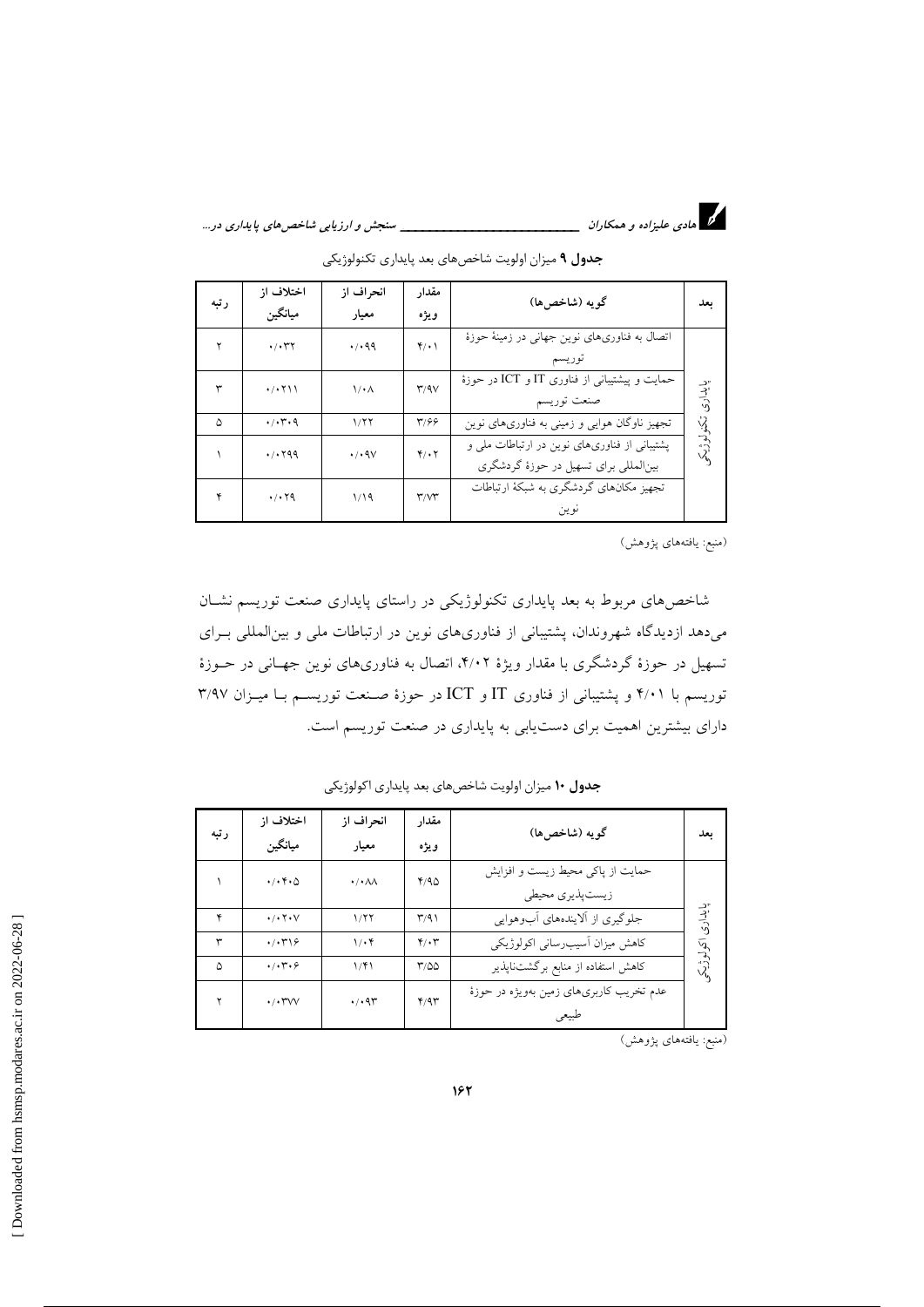نتايج شاخصهاي بعد پايداري اكولـوژيكي نشـان مـيدهـد متغيرهـايي ماننـد حمايـت از پاکیزگی محیطزیست و افزایش زیستپذیری محیطـی بـا مقـدار ویـژهٔ ۴/۹۵، عـدم تخریـب کاربریهای زمین بهویژه در حوزهٔ طبیعی با ۴/۹۳ و کاهش میزان آسیبرسانی اکولــوژیکی بــا ۴/۰۳ اولویت بیشتری برای بسترسازی پایداری در صنعت توریسم دارند.

در ادامهٔ این فرایند، شاخصهای مؤثر بر پایداری صنعت توریسم در شهر اهـواز ازلحـاظ مقـدار ويژه، درصد واريانس مقدار ويژه و درصد واريانس تجمعي با توجه به نتايج بهدستآمده از تحليـل اوليهٔ متغيرها، اولويتبندي شدهاند. نتيجهٔ اين مرحله در جدول شمارهٔ يازده آمده است.

| درصد واريانس تجمعي            | درصد واريانس مقدار ويژه | مقدار ويژه                        | اىعاد              |
|-------------------------------|-------------------------|-----------------------------------|--------------------|
| TVTT                          | TVTT                    | Y(1)                              | يايداري اقتصادي    |
| VY/AQ                         | ۳۵/۵۳                   | ۳٬۳۳                              | يايداري اجتماعي    |
| 11.77                         | <b>۳</b> ۷/۴۸           | 4/19                              | پايداري فرهنگي     |
| 148184                        | ۳۶/۳۴                   | $\mathsf{r}/\mathsf{A}$           | یایداری سیاسی      |
| $\lambda \lambda / \lambda r$ | 41/89                   | $\Delta$ / $\cdot$ )              | پايداري تكنولوژيكي |
| YYY/YY                        | $\mathbf{r}$ ۶/۱        | $\mathbf{r}/\mathbf{A}\mathbf{r}$ | پايداري اكولوژيكي  |

جدول ۱۱ میزان میانگین و واریانس ابعاد تأثیر گذار بر پایداری صنعت توریسم در شهر اهواز

(منبع: يافتههاي پژوهش)

پايداري اقتصادي ۴۳/۳ پایداری اجتماعی يايداري اكولوژيكي **KIAT** يايداري تكنولوژيكي ۴/۱۹ یایداری فرهنگی  $\sigma$  $Y/A9$ پایداری سیاسی

**شکل ۴** مقدار اولویت ابعاد پایداری صنعت توریسم در شهر اهواز

(منبع: يافتههاى پژوهش)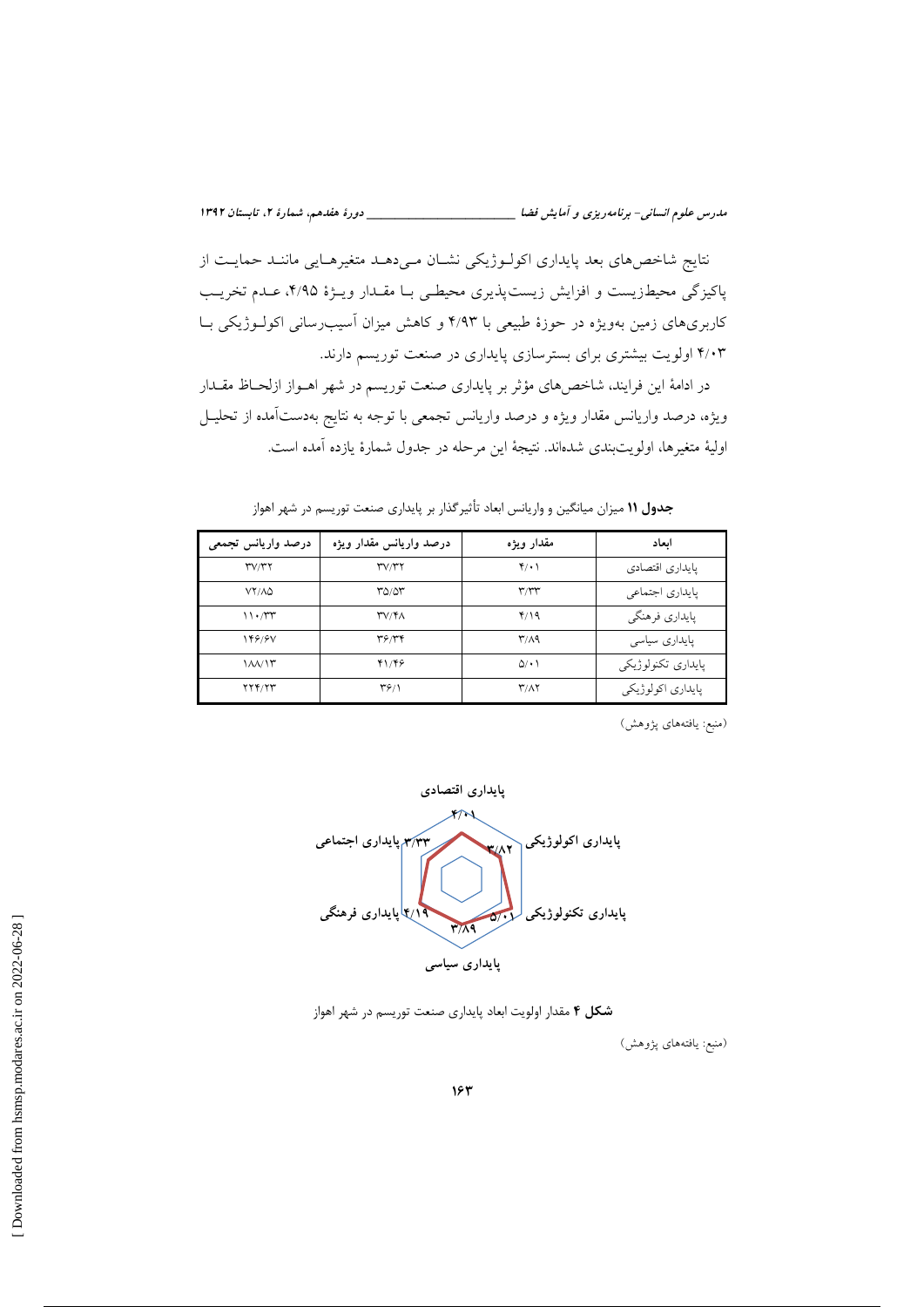| . سنجش و ارزيابي شاخص هاي پايداري در | م ای مادی علیزاده و همکاران |  |
|--------------------------------------|-----------------------------|--|
|                                      |                             |  |

برمبنای دادههای جدول شمارهٔ یازده، بعد پایداری تکنولوژیکی با مقـدار ویـژهٔ ۵/۰۱ و بـا درصد واریانس ۴۱/۴۶ دارای اولویت بیشتری نسبت به سایر ابعاد در پایداری صنعت توریسم در شهر اهواز است. با بررسی نتایج تحلیل آماری T بر روی شــاخصهـای پــژوهش آشــکار می شود که بعد پایداری تکنولوژیکی با عدد تفاوت از میـانگین ۰٬۰۷۸۶۳– وضـعیت مناسـبی برای بسترسازی شرایط پایدار صنعت توریسم در شهر اهواز ندارد و با توجه به نظر شهروندان و نتایج بهدستآمده، تمام سرمایهگذاریها و بسترهای مناسب باید در زمینهٔ این شاخصها بـا میزان مقدار تفاوتِ بهمراتب پایین، جهت دستیابی به پایداری صـنعت توریســم شــهر اهــواز متمرکز شود. در این میان، البته بعد پایــداری سیاســی نیــز بــهعلــت عــدد تفــاوت از میــانگین ۰/۰۳۴۵۶- مانند شاخص پایداری تکنولوژیکی شرایط مناسبی ندارد.

|                              | مقدار میانگین مبنا: ۲/۵              |                                     |                        |             |                                                      |                    |
|------------------------------|--------------------------------------|-------------------------------------|------------------------|-------------|------------------------------------------------------|--------------------|
|                              |                                      |                                     | با سطح اطمينان ۹۵ درصد |             |                                                      | ابعاد              |
| معناداری                     | بيشترين                              | كمترين                              | اختلاف از مبانگین      | df          | T                                                    |                    |
| $\star/\star\star\star$      | .7008                                | $\cdot$ /۴۳۵                        | $\cdot$ /۴۰۱۴          | $Y\wedge Y$ | $Y\frac{1}{T}$                                       | يايداري اقتصادي    |
| $\cdot/\cdot\cdot$           | $\cdot$ /9 $\cdot$ $\cdot$ $\wedge$  | $\cdot$ /09 $\cdot$ )               | $\cdot$ /01 $\cdot$ 1  | $Y\wedge Y$ | $\Upsilon\Upsilon/\Upsilon$                          | پايداري اجتماعي    |
| $\star/\star\star\star$      | $\cdot$ / $\wedge$ $\wedge$ $\wedge$ | $\cdot$ /v $\cdot$ 19               | $\cdot$ /0 $\land$     | $Y\wedge Y$ | $Y/\gamma Y$                                         | يايداري فرهنگي     |
| $\cdot$ / $\cdot$ $\cdot$    | $\cdot/\cdot\cdot\Delta\Lambda$      | $-\cdot/\cdot\cdot$ \ $\Upsilon$    | $-1.0411$              | $Y\wedge Y$ | $ \cdot$ $/$ $\cdot$ $\cdot$ $\cdot$ $\cdot$ $\cdot$ | یایداری سیاسی      |
| $\cdot/\cdot\cdot\mathsf{Y}$ | $\cdot/\cdot\cdot$ \ $\Upsilon$      | $-\cdot/\cdot\cdot\uparrow\uparrow$ | $-1/1911$              | $Y\wedge Y$ | $-\cdot/\cdot\sqrt{\lambda^{2}}$                     | يايداري تكنولوژيكي |
| $\cdot$ / $\cdot$ $\cdot$    | $\cdot$ /0.9                         | 4/8001                              | $\cdot$ /۳۲۱۱          | $Y\wedge Y$ | YY/4                                                 | پايداري اكولوژيكي  |

جدول ۱۲ آمارهٔ آزمون T برای تشخیص میزان اولویت ابعاد پایداری صنعت توریسم در اهواز

(منبع: یافتههای پژوهش)

در ادامه، برای شناخت تأثیر مستقیم و غیرمستقیم ابعاد منتخب بر پایداری صنعت توریسم شهر اهواز از مدل برازش رگرسیونی استفاده شد. نخست ابعاد شش&انه بهعنـوان متغیـر مسـتقل و مجموع كل ابعاد تلفيقي با عنوان ابعاد پايداري صنعت توريسم به عنوان متغير وابسته وارد مدل شد. نتایج تحلیل رگرسیونی در جدول شمارهٔ سیزده نشان مـی۵هــد هــر یــک واحــد افــزایش انحراف استاندارد در شاخصهای پایداری اقتصادی به میزان ۰/۲۱۱، در شاخصهای اجتماعی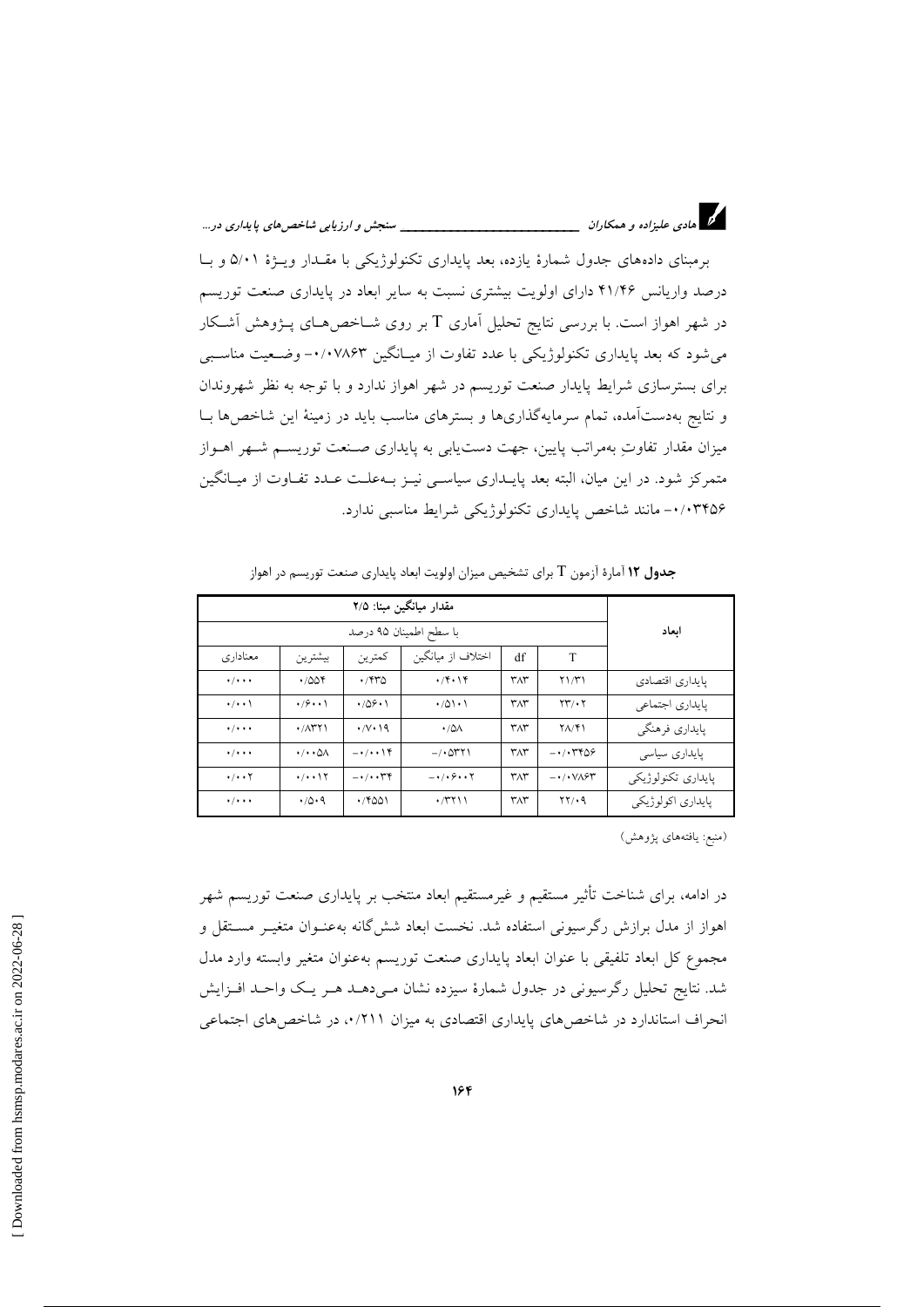مدرس علوم انسانی- برنامه ریزی و آمایش فضا \_\_\_\_\_\_\_\_\_\_\_\_\_\_\_\_\_\_\_\_\_\_\_\_\_\_\_\_\_\_\_ دورهٔ هفدهم، شمارهٔ ۲، تابستان ۱۳۹۲ با ۰/۲۰۹، در شاخص های فرهنگی با ۰/۲۶۵ و در شـاخص هـای تکنولـوژیکی بـا ۰/۳۱۱، در پایداری صنعت توریسم در شهر اهواز تغییر ایجاد میکنند. در این میـان، البتـه شـاخصهـای پایداری سیاسی و پایداری اکولوژیکی بدون تأثیر ارزیابی شدهاند.

| T<br>سطح معنادارى           |                       | ضرايب<br>استاندار دشده                     | ضرايب غيراستاندارد     |                                     | ابعاد              |  |
|-----------------------------|-----------------------|--------------------------------------------|------------------------|-------------------------------------|--------------------|--|
|                             |                       | β                                          | خطای B                 | B                                   |                    |  |
| $\cdot$ / $\cdot$ + $\cdot$ | 17/7V                 |                                            | $\cdot$ /99 $\wedge$   | 11/11                               | عرض از مبدأ        |  |
| $\cdot$ / $\cdot$ + $\cdot$ | 14/7                  | $\cdot$ /۲۱۱                               | $\cdot$ /۲۳۲           | .7809                               | پايداري اقتصادي    |  |
| $\cdot/\cdot\cdot$          | 14/7V                 | $\cdot$ / $\cdot$ 9                        | $\cdot$ /۳۲۱           | $\cdot$ / $\circ$ $\cdot$ $\wedge$  | پایداری اجتماعی    |  |
| $\cdot$ / $\cdot$ $\cdot$   | 10/17                 | 4/190                                      | $\cdot$ / ۱ V $\wedge$ | $\cdot$ /۳۲۱                        | پايداري فرهنگي     |  |
| $\cdot$ /160                | $-\gamma/\cdot\gamma$ | $ \cdot$ / $\cdot$ $\Delta V$              | $\cdot/\cdot$ ۳۴       | $-1$                                | پایداری سیاسی      |  |
| $\cdot/\cdot\cdot$          | 19/AT                 | $\cdot$ /۳۱۱                               | $\cdot$ / $\cdot$ 90   | $\cdot$ / $\vee$ 9 $\wedge$         | پايداري تكنولوژيكي |  |
| $\cdot$ /۲۳۱                | $-1/71$               | $ \cdot$ / $\cdot$ $\cdot$ $\cdot$ $\cdot$ | $\cdot/\cdot$ ۴۶       | $- \cdot / \cdot \Upsilon \Upsilon$ | پايداري اكولوژيكي  |  |

جدول ۱۳ آمارهٔ برازش رگرسیونی چندمتغیره تأثیر ابعاد پایداری در صنعت توریسم اهواز

(منبع: يافتههاي يژوهش)

پس از مشخص شدن تأثیر مستقیم ابعاد اقتصادی، اجتمــاعی، فرهنگــی و تکنولــوژیکی در پایداری صنعت توریسم شهر اهواز براساس میزان بتای بـهدســتآمـده، بــرای محاسـبهٔ تــأثیر غیرمستقیم ابعاد پژوهش، تـکتـک ابعـاد بـهعنـوان متغیـر وابسـته وارد مـدل شـدند و تمـام مسيرهاي تأثير غيرمستقيم هر متغير مستقل بر متغير وابستهٔ مياني (يعني تکتک ابعــاد بــهجــز صنعت توريسم بهعنوان متغير وابستهٔ اصلي) در همديگر ضرب و ماحصل تمـام ايــن تأثيرهــا با هم جمع شدند. ٰ

۱. تأثیر غیرمستقیم میزان ضرایب بتای بهدستآمده برای تکتک ابعاد در قیاس با متغیر وابستهٔ فرعی یا میانی است که محاسبه شده، سپس در هم ضرب و مجموع آنها محاسبه شده است.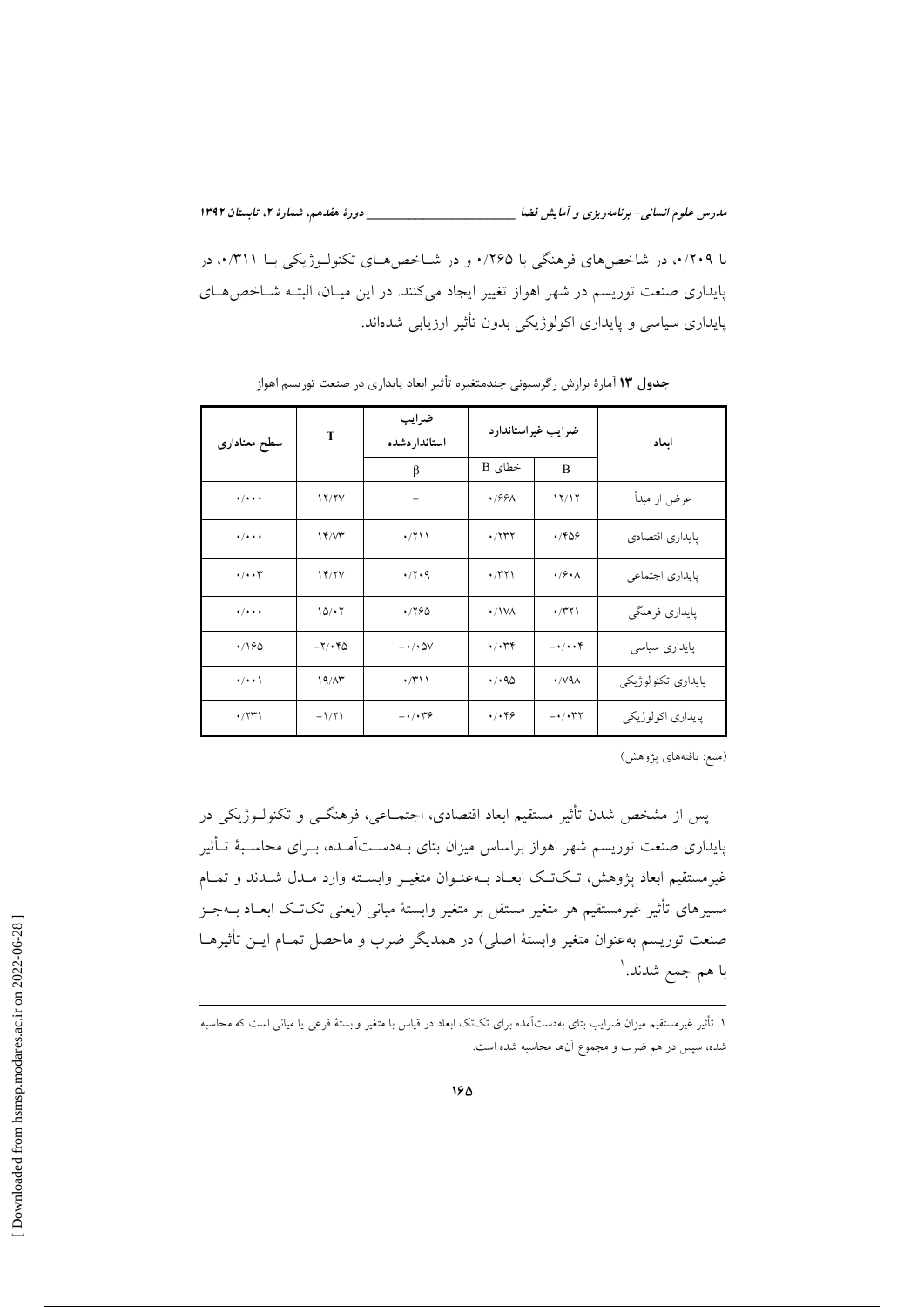

د.<br>دا هادی علیزاده و همکاران <u>میدند. به مورد می است. به می است</u> سنجش *و ارزیابی شاخص های پایداری در ...* 

| انواع تأثير                |                                       |                                   | ابعاد              |  |
|----------------------------|---------------------------------------|-----------------------------------|--------------------|--|
| تأثير كلى                  | غيرمستقيم                             | مستقيم                            |                    |  |
| $\cdot$ /٢١١               |                                       | $\cdot$ /۲۱۱                      | يايداري اقتصادي    |  |
| $\cdot$                    | $\cdot$ /171                          | $\cdot$ /٢٠٩                      | يايداري اجتماعي    |  |
| $\cdot$ /۳۴ $\wedge$       | $\cdot/\cdot\wedge\stackrel{}{\cdot}$ | 4/190                             | پايداري فرهنگي     |  |
| $\cdot/\cdot\,\vee\wedge$  | $\cdot$ / $\cdot$ $\vee$ $\wedge$     |                                   | پایداری سیاسی      |  |
| $\cdot$ /۴۴۳               | $\cdot$ /۱۳۲                          | $\cdot$ / $\uparrow$ ) $\uparrow$ | پايداري تكنولوژيكي |  |
| $\cdot$ / $\cdot$ $\vee$ 9 | $\cdot$ / $\cdot$ $\vee$ 9            |                                   | پايداري اکولوژيکي  |  |

جدول ۱۴ میزان تأثیر مستقیم، غیرمستقیم و کلی ابعاد پژوهش بر پایداری صنعت توریسم

(منبع: یافتههای پژوهش)



شکل ۵ میزان تأثیر ابعاد پژوهش بر پایداری صنعت توریسم

(منبع: یافتههای پژوهش)

در مرحلهٔ نهایی پژوهش، میزان پیشبینی پایداری در صنعت توریسم اهواز بهوسـیلهٔ ابعـاد منتخب پژوهش مورد آزمون قرار گرفت. در این مرحله، ابعاد شش گانه بهعنوان متغیر مستقل و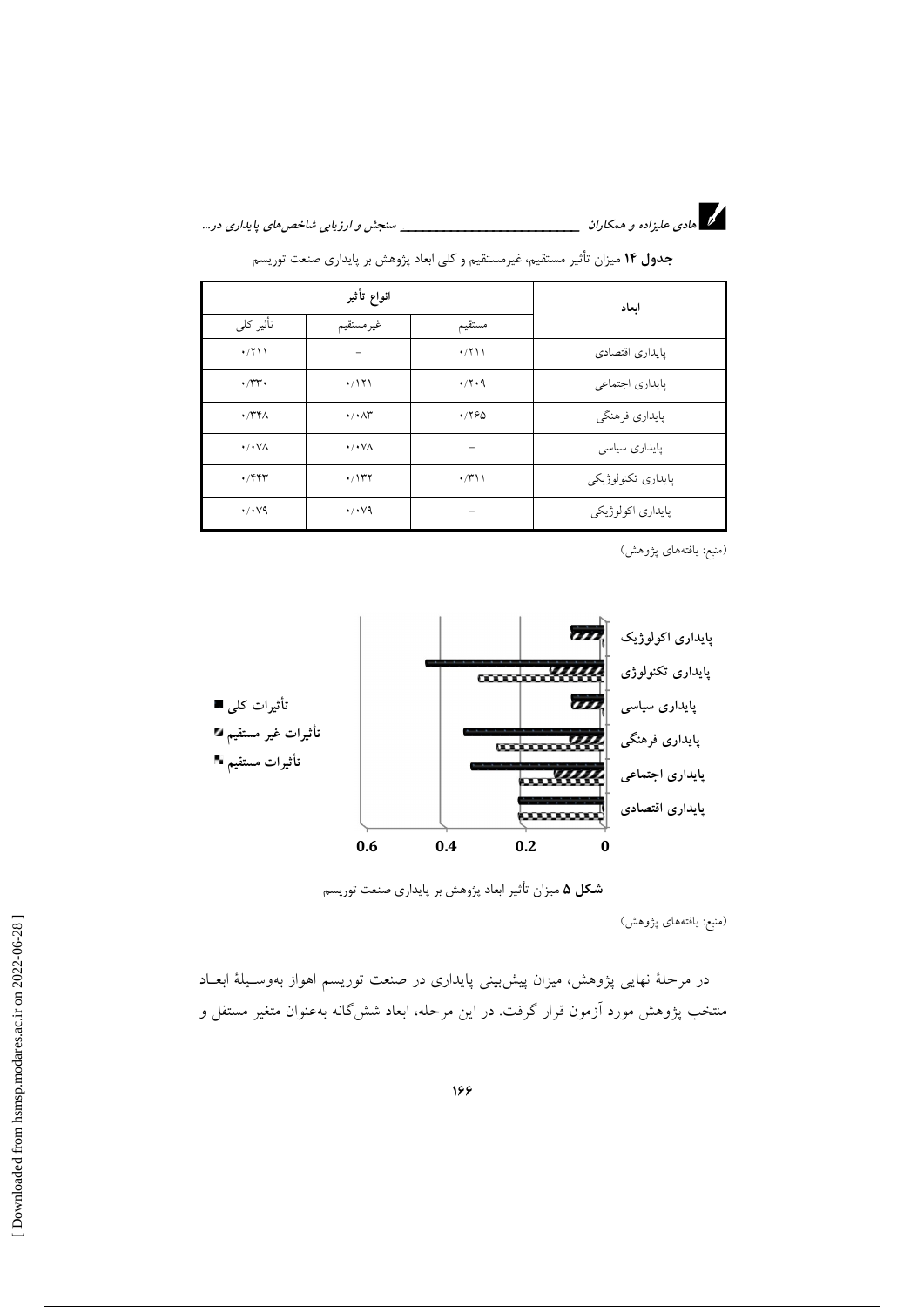مدرس علوم انسانی- برنامه ریزی و آمایش فضا \_\_\_\_\_\_\_\_\_\_\_\_\_\_\_\_\_\_\_\_\_\_\_\_\_\_\_\_\_\_\_ دورهٔ هفدهم، شمارهٔ ۲، تابستان ۱۳۹۲ مجموع ابعاد با نام ابعاد پایداری صنعت توریسـم بـهعنـوان متغیـر وابسـته وارد مـدل تحليـل تشخيص شد.

| شاخص               | ميزان ميانگين   | میزان انحراف از | اوزان كسبشده   |             |  |
|--------------------|-----------------|-----------------|----------------|-------------|--|
|                    |                 | معيار           | وزن غيراكتسابي | وزن اكتسابي |  |
| شاخصهاي اقتصادي    | $\cdot/\cdot$ ۴ | $\cdot$ /۲۷۶    | ۱۳             | ۱۱          |  |
| شاخصهاي اجتماعي    | $\cdot/114$     | .709            | ۱۵             | ۱۴          |  |
| شاخصهاي فرهنگي     | $\cdot$ /۴۱۳    | $\cdot/\cdot$   | ۲V             | ٣۵          |  |
| شاخصهاي سياسى      | $\cdot$ /۲۰۹    | $\cdot$ /۲۰۹    | ۲۱             | ۲۰          |  |
| شاخصهاي تكنولوژيكي | $\cdot$ /14     | $\cdot$ /۱۳۵    | ۲۵             | ۲۴          |  |
| شاخصهاي اكولوژيكي  | $\cdot$ /YVA    | $\cdot$ 108     | ۲۶             | ۲V          |  |

جدول 1۵ آمارهٔ میزان میانگین و انحراف استاندارد ابعاد پایداری صنعت توریسم

(منبع: يافتههاي پژوهش)

با توجه به نتایج جدول شمارهٔ پانزده، در قسمت میزان میانگین بهدستآمده، بعـد پایــداری فرهنگی دارای بیشترین میزان میانگین کسبشده است. در ادامهٔ ایــن فراینــد (جــدول ۱۶) بــا توجه به میزان لامبدای ویلکز، بعد پایداری فرهنگی بـا کمتـرین میـزان لامبـدا دارای بهتـرین وضعیت است؛ زیرا در این آماره هرچه میزان به یک نزدیکتر باشـد، قــدرت پـیش بینــی نیــز كاهش مىيابد.

| شاخص               | ميزان لامبداى ويلكز | F                               | Df1 | Df <sub>2</sub>                | معنادار ی                   |
|--------------------|---------------------|---------------------------------|-----|--------------------------------|-----------------------------|
| شاخص هاى اقتصادي   | $\cdot$ /0V/        | YV/19                           |     | $\mathsf{r}_\Lambda\mathsf{r}$ | $\cdot$ / $\cdot$ + $\cdot$ |
| شاخصهاي اجتماعي    | $\cdot$ /۴۰۲        | 18/۲۳                           |     | $\mathsf{r}_\Lambda\mathsf{r}$ | $\cdot$ / $\cdot$ + $\cdot$ |
| شاخصهاي فرهنگي     | .779                | V/Y                             |     | ۳۸۳                            | $\cdot/\cdot\cdot\gamma$    |
| شاخصهاي سياسى      | $\cdot$ /۴۳۱        | $Y \setminus \cdot Y$           |     | ۳۸۳                            | $\cdot$ / $\cdot$ + $\cdot$ |
| شاخصهاي تكنولوژيكي | $\cdot$ /۴۵۷        | $\Upsilon\Upsilon/\cdot\Lambda$ |     | $Y\Lambda Y$                   | $\cdot/\cdot\cdot$          |
| شاخصهاي اكولوژيكي  | ۱٬۴۵۵               | $\cdot$ /0V                     |     | ٣٨٣                            | $\cdot/\cdot\cdot$ ۴        |

جدول 1۶ آمارهٔ تحلیل واریانس یکطرفهٔ ابعاد پایداری صنعت توریسم در اهواز

(منبع: یافتههای پژوهش)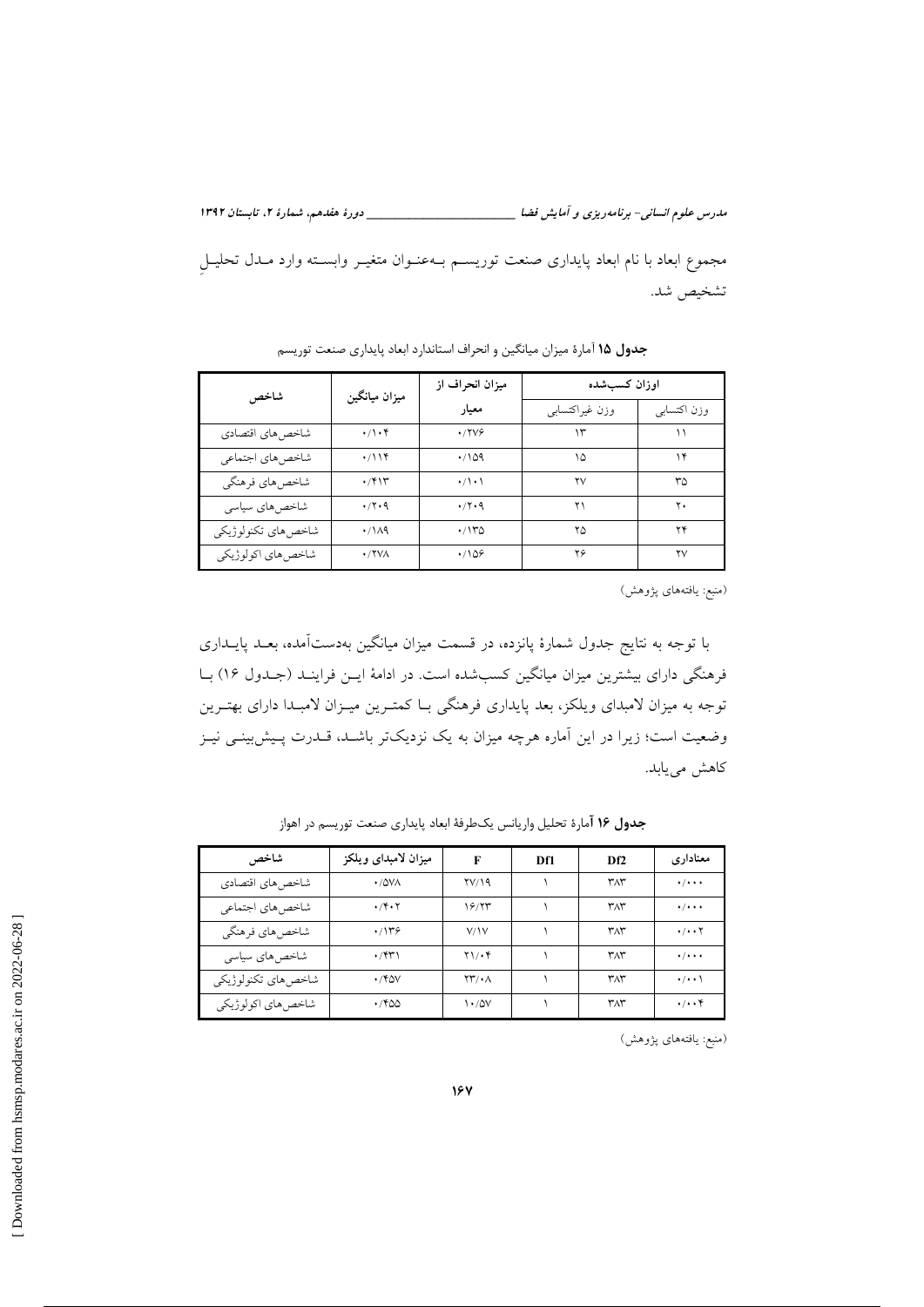\_\_\_\_\_\_\_\_\_\_ سنجش و ارزيابي شاخص هاي پايداري در ...

نتایج نهایی بهدستآمده از مدل تحلیل تشخیص نشان میدهد با توجه به میزان پـیشبینـی کلی بهدستآمده برای ابعاد مطرحشده، بعد پایداری فرهنگی با میزان ۰/۴۰۱ پیش از سایر ابعاد قدرت پیش بینی پایداری در حوزهٔ صنعت توریسم شهر اهواز را دارد؛ درحالی که مدل تحلیـل تشخیص با توجه به مقدار ویژهٔ بهدستآمدهٔ ۷۹ درصد در تشخیص میزان پیش بینی پایداری از سوی کل ابعاد موفق عمل کرده است.

| ابعاد          | ميزان لامبداى<br>ويلكز | درصد واريانس<br>کلی | مقدار ويژه         | میزان پیشبینی کلی               | سطح معنادارى                  |
|----------------|------------------------|---------------------|--------------------|---------------------------------|-------------------------------|
| بعد اقتصادي    |                        | 9/14                | $\cdot$ / $\vee$ 9 | $\cdot$ /۲۹                     | $\cdot/\cdot\cdot$ $\Upsilon$ |
| بعد اجتماعي    |                        |                     |                    | $\cdot$ /141                    | $\frac{1}{2}$                 |
| بعد فرهنگي     | $\cdot$ /۴۲۱           |                     |                    | $\cdot$ /۴۱۸                    | $\star/\star\star\star$       |
| بعد سياسي      |                        |                     |                    | $\cdot$ /1VQ                    | $\cdot/\cdot\cdot$            |
| بعد تكنولوژيكي |                        |                     |                    | $\cdot$ /۱۳                     | $\star/\star\star\star$       |
| بعد اكولوژيكي  |                        |                     |                    | $\cdot$ / $\uparrow$ $\uparrow$ | $\cdot/\cdot\cdot$            |

جدول ۱۷ آمارهٔ تحلیل تشخیص برای پیشبینی پایداری در صنعت توریسم شهر اهواز

(منبع: يافتههاى پژوهش)

## ۶- نتيجەگيرى

صنعت توریسم یکی از مظاهر اصلی نمایش توسعه در همهٔ ابعاد آن در تمـام سـطوح مکـانی است که سرمایهگذاری و برنامهریـزی در آن بـههـیچوجـه اتـلاف در هزینـههـا و کـارکردهـا نخواهد بود؛ زیرا پویایی و پایداری این حوزه میتواند موجب توسعه و گشـایش بسـیاری از روابطی باشد که در سایر ابعاد کمتر پیش بینسی می شـود. ایــن مسـئله بــهویــژه در زمینــههــای سیاسی، فرهنگی و اقتصادی برجستهتر است. بنـابراین، صـنعت توریســم موجـب گشــایش و توسعه در ابعاد گوناگونی است که لازمـهٔ آن برنامـهریـزیهـای درسـت، مـدیریت اصـولی و توانمند در حوزههایی است که بهعنوان شاخصهای مورد بررسـی در پــژوهش حاضــر نیــز مطرح بوده است. در این پژوهش با نظرسنجی از شـهروندان اهـواز در قالـب جامعـهٔ نمونـه،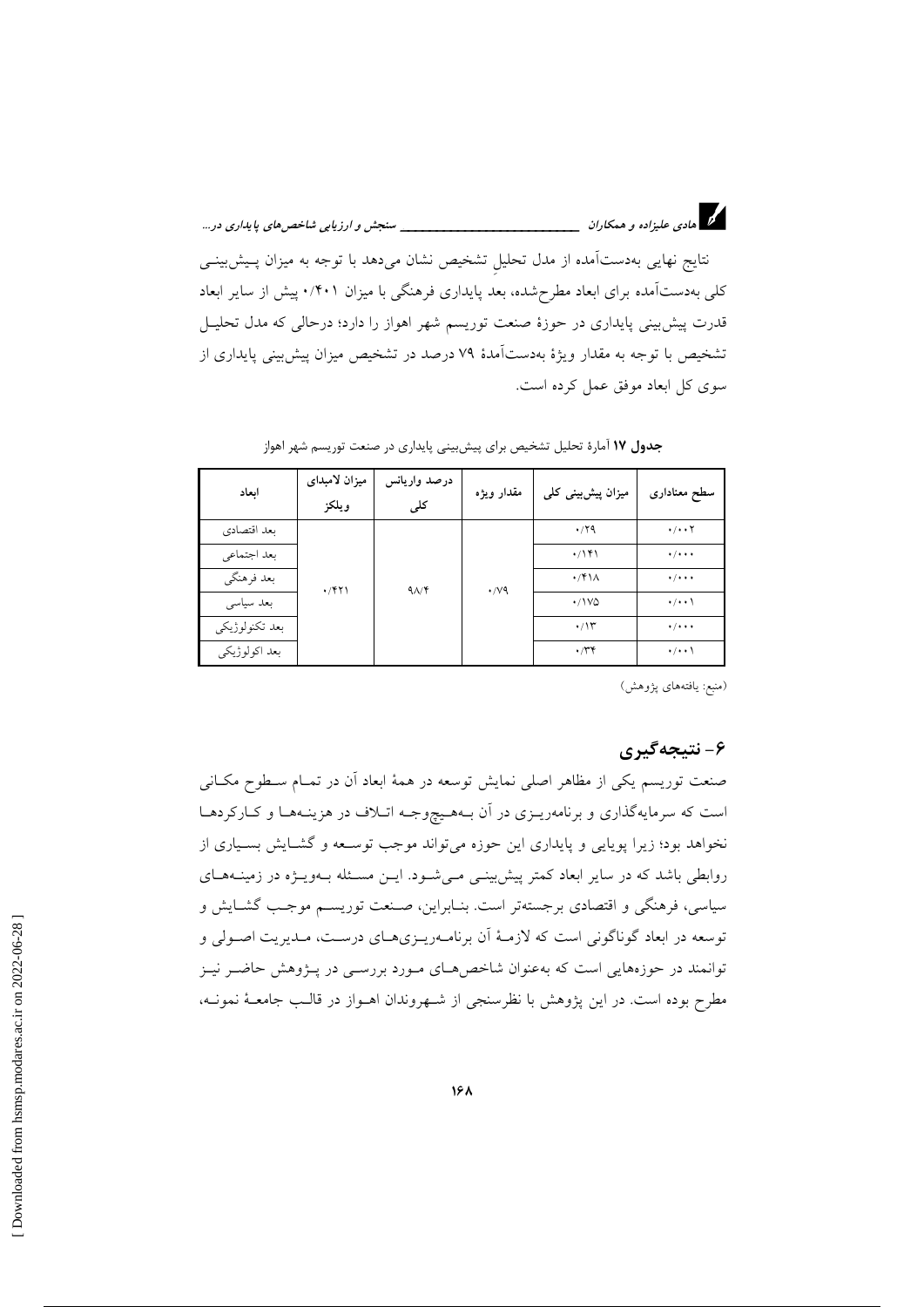شش بعد در زمینههای اقتصادی، اجتمــاعی، فرهنگــی، سیاســی، اکولــوژیکی و تکنولــوژیکی، وضعیت پایداری در صنعت توریسم شهر اهواز مورد تحلیل و ارزیابی قرار گرفت.

برای دست یابی به هـدف نخسـت پـژوهش (تعیـین اولویـت اصـلی در پایـداری صـنعت توریسم در شهر اهواز با توجه به ابعاد منتخب پژوهش ازدیدگاه شهروندان) از آزمـون آمـاری T استفاده شد. نتایج آزمون نشان میردهد ازنظر شهروندان اهــواز، بعــد پایــداری تکنولــوژیکی با توجه به میزان اختلاف از میانگین بسیار پایین و منفی ۰/۰۶۰۰۲- و همچنـین مقـدار ویـژهٔ بهدستآمده برای آن به میزان ۵/۲ که بیشتر از بقیهٔ ابعـاد بـود، دارای اولویـت بیشــتری بــرای بسترسازی پایداری در صنعت توریسم شهر اهـواز اسـت. ازنظـر شـهروندان، برنامـهریــزی و سرمایهگذاری در زمینـهٔ شــاخص۹هـای معـرّف بعـد پایـداری تکنولـوژیکی بهتـر مـیتوانـد چشم|نداز پایداری را در شهر اهواز ترسیم کند و در دست یابی به آن یاری رساند.

برای دست یابی به هدف دوم پــژوهش (تعیــین میــزان تــأثیر مســتقیم و غیــرمســتقیم ابعــاد منتخب در پایداری صنعت توریسم در شهر اهواز) از آزمون برازش رگرسیونی استفاده شبد. نتايج اين مرحله از تحليل گوياي اين است كه ابعاد پايداري اقتصادي، اجتمــاعي، فرهنگــي و تکنولوژیکی با توجه به میزان ضـرایب بتـا و معنــاداری بــهدســتآمــده بــر پایــداری صــنعت توریســم در شــهر اهــواز تــأثیر مســتقیم دارنــد کــه در ایــن میــان، ابعــاد پایــداری سیاســی و اکولوژیکی در قسمت ارزیابی تأثیر مستقیم بهعلت ضرایب بتای منفی و عـدم معنــاداری فاقــد اثر بودند. البته، بهجز بعد پایداری اقتصادی، همهٔ ابعاد پژوهش بـهنـوعی بـر فراینــد پایــداری صنعت توریسم در شهر اهواز تأثیر مستقیم داشتند.

برای دست یابی به هدف سوم پژوهش (تعیین میزان پیش بینـی فراینـد پایـداری در صـنعت توریسم شهر اهواز از سوی ابعاد منتخب) از مدل تحلیل تشـخیص اسـتفاده شـد. نتـایج ایــن مرحله نیز نشان میدهد بعد پایداری فرهنگی از بین ابعاد منتخب پژوهش با میزان پـیش:پینـی کلی ۰/۴۱۸ برای پیش بینی پایداری صنعت توریسم در شهر اهواز از قدرت پیش بینسی بالایی برخوردار است که علت آن، توافق نظر مردم در شرایط مناسب فرهنگی شــهر اســت. در ایــن بین، مدل تحلیل تشخیص نیز برای دستیابی به این مهم ۰/۷۹ درست عمل کرد.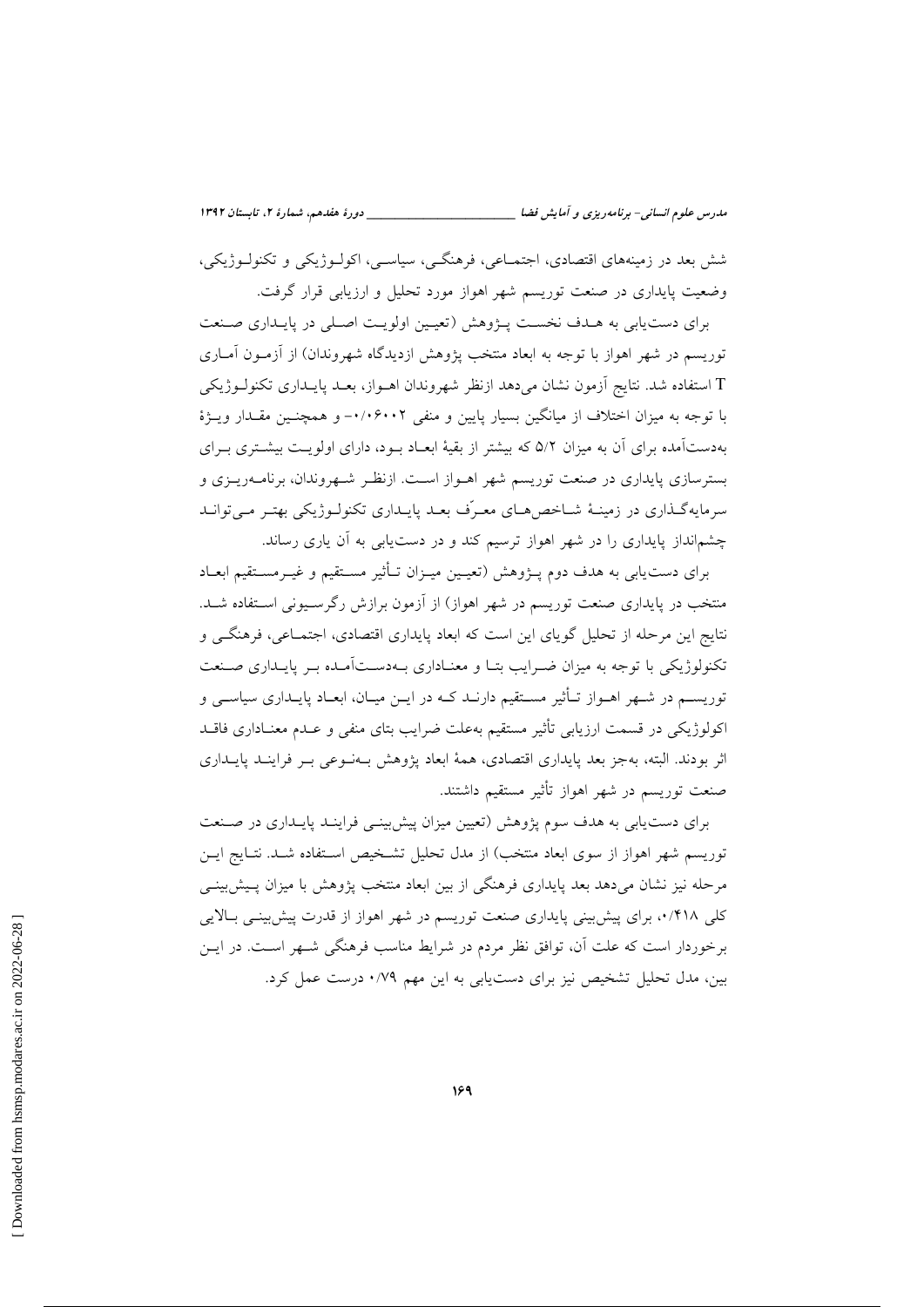

- Bramwel, L.B. & B. Lane, "Sustainable Tourism: An Evolving Challenge of Tourism Planning", Tourism Management, Vol. 19, Pp. 213-231, 1993.
- Buckley, R., "Sustainable Tourism: Research and Reality", Annals of Tourism Research, Vol. 39, Pp. 528-546, 2012.
- Cater, E. & B. Goodall, "Must Tourism Destroy its Resource base?", Environmental Issues, Vol. 16, Pp. 309-323, 2003.
- Choi, C. & A. Sirakaya, "Sustainability Indicator for Managing Community Tourism", Tourism Management, Vol. 27, Pp. 1274-1289, 2006.
- Craick, J., "Are There Cultural Limits to Tourism?", Sustainable Tourism, Vol. 3, Pp. 387-98, 1995.
- Cronin, L., "A Strategy of Tourism and Sustainable Development", World Leisure and Tourism, Vol. 32, Pp. 12-18, 2004.
- Curry, S. & B. Morvaridi, "Sustainable Tourism Illustrations from Kenya, Nepal and Jamaica" in Progress in Tourism, Vol. 11, Pp. 131-139, 1992.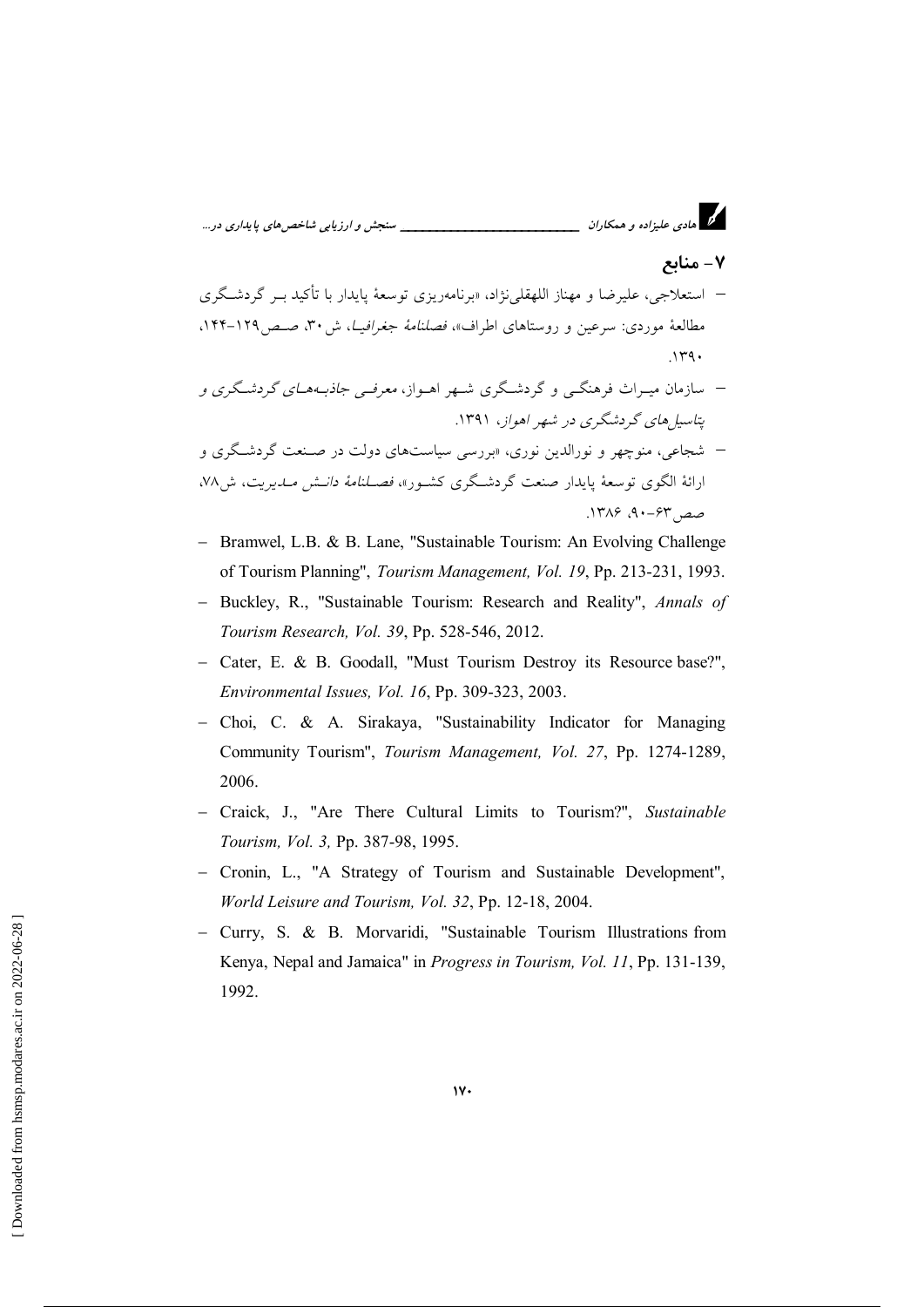- English Tourist Board/ Employment, Development Group Tourism and the Environment: Maintaining the Balance English Tourist Board/ EmploymentDevelopment Group, Government Task Force Report, Glasgow and Associates, 1991.
- Fullana, P. & S. Ayuso, Sustainable Tourism, Barcelona: Rubes Press, 2002.
- Garrod, B. & A. Fyall, "Beyond the Rhetoric of Sustainable Tourism?", Tourism Management, Vol. 19, Pp. 199-212, 1998.
- Getz, K., Urban Tourism and That Concept to Urban Development, Urban Developmend and Challenge Conference, UK, 2008.
- Hardy, A., R.J.S. Beeton & L. Pearson, "Sustainable Tourism: An Overview of the Concept and its Position in Relation to Conceptualizations of Tourism", Sustain Tourism, Vol. 10, Pp. 475-496, 2002.
- Inskeep, E., Tourism Planning: An Integrated and Sustainable Development Approach, London: Routledge Press, 2001.
- Lei, K. & Zh. Wang, "Emerge Synthesis of Tourism-Based Urban Ecosystem", Environmental Management, Vol. 88, Pp. 831-844, 2008.
- Lozano-Ovola, M., F. Blancas & R. Caballero, "Sustainable Tourism Indicators as Planning Tools in Cultural Destinations", Ecological Indicators, Vol. 18, Pp. 659-675, 2012.
- Miller, G., "The Development of Indicators for Sustainable Tourism: Results of a Delphi Survey of Tourism Researchers", Tourism Management, Vol. 22, Pp. 351-362, 2001.
- Oila, M., K. Mrrtines & L. Gabriel, "Tourism Management in Urban Region: Brazile Vest Urban Region", Journal of Sustainable Tourism, Vol. 29, Pp. 567-569, 2012.